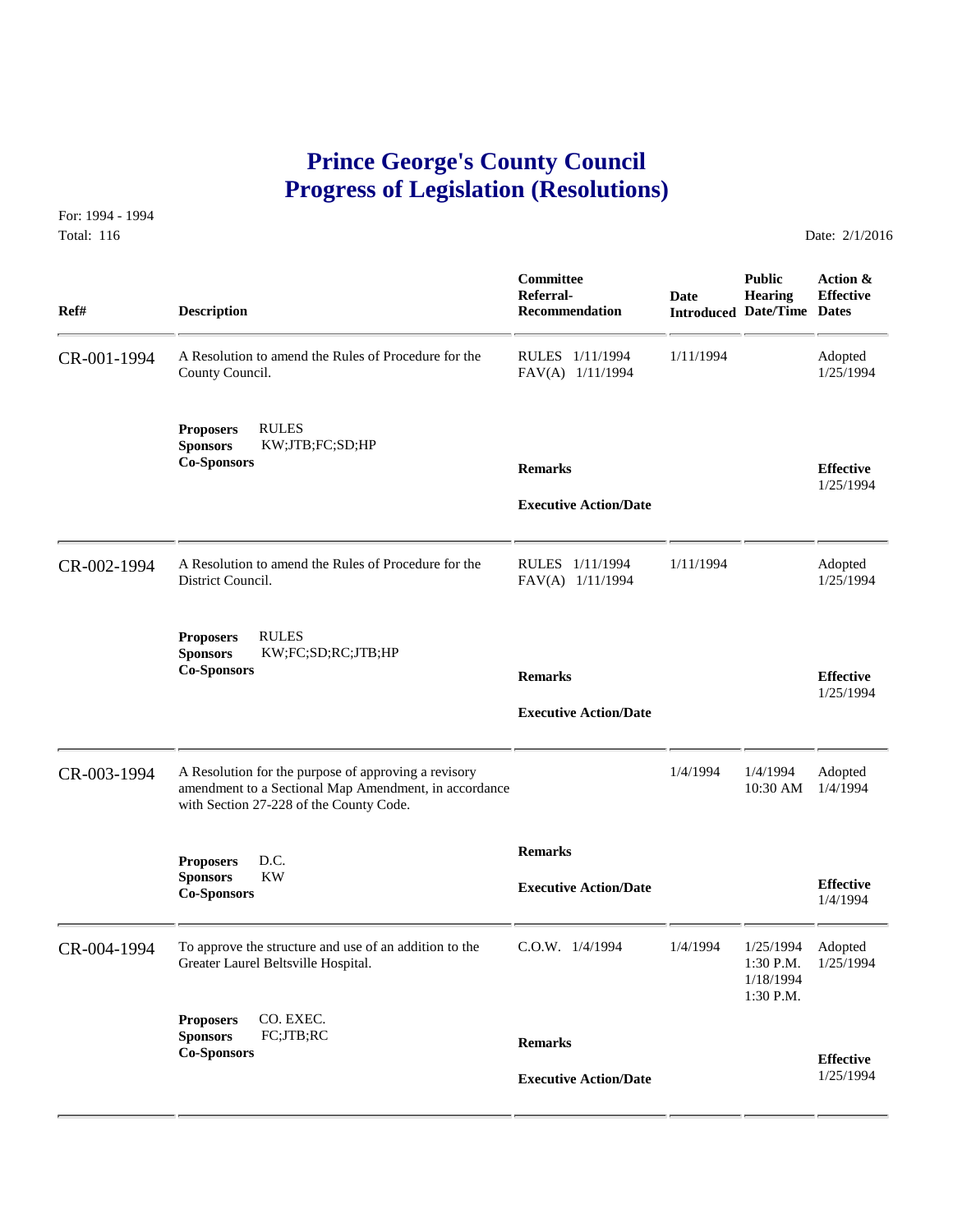**For: 1994-1994 Prince George's County Council** Page 2 of 24<br> **Prince George's County Council** Page 2 of 24<br> **Progress of Legislation (Resolutions)** Date: 2/1/2016 **Total: 116 Progress of Legislation (Resolutions)** 

| Ref#<br>CR-005-1994 | <b>Description</b><br>To approve Planned Unit Development (PUD) zoning,<br>with conditions, for City of Laurel Second 1993<br>Annexation (Hatter-Gude Tract), 258 acres near Cherry<br>Lane & Van Dusen Road. | Committee<br>Referral-<br><b>Recommendation</b><br>C.O.W. 1/4/1994<br>FAV(A) 1/4/1994 | <b>Date</b><br><b>Introduced</b><br>1/4/1994 | <b>Public</b><br><b>Hearing</b><br>Date/Time | Action &<br><b>Effective</b><br><b>Dates</b><br>Adopted<br>1/4/1994 |
|---------------------|---------------------------------------------------------------------------------------------------------------------------------------------------------------------------------------------------------------|---------------------------------------------------------------------------------------|----------------------------------------------|----------------------------------------------|---------------------------------------------------------------------|
|                     | FC<br><b>Proposers</b><br>FC<br><b>Sponsors</b><br><b>Co-Sponsors</b>                                                                                                                                         | <b>Remarks</b><br><b>Executive Action/Date</b>                                        |                                              |                                              | <b>Effective</b>                                                    |
| CR-006-1994         | Approving R-5 zoning in conjunction with City of Laurel<br>First 1993 Annexation (County Fire Station No. 10).                                                                                                | C.O.W. 1/4/1994<br>FAV 1/4/1994                                                       | 1/4/1994                                     |                                              | Adopted<br>1/4/1994                                                 |
|                     | <b>Proposers</b><br>FC<br><b>Sponsors</b><br>FC<br><b>Co-Sponsors</b>                                                                                                                                         | <b>Remarks</b><br><b>Executive Action/Date</b>                                        |                                              |                                              | <b>Effective</b>                                                    |
| CR-007-1994         | Resolution to support the Marylanders Against Handgun<br>Abuse's Comprehensive Gun Control Plan (MAHA).                                                                                                       | LEG 1/11/1994<br>FAV(A) 2/7/1994                                                      | 1/11/1994                                    |                                              | Adopted<br>2/15/1994                                                |
|                     | RC<br><b>Proposers</b><br><b>Sponsors</b><br>RC<br><b>Co-Sponsors</b>                                                                                                                                         | <b>Remarks</b><br><b>Executive Action/Date</b>                                        |                                              |                                              | <b>Effective</b>                                                    |
| CR-008-1994         | Assigned.                                                                                                                                                                                                     |                                                                                       |                                              |                                              |                                                                     |
|                     | <b>KW</b><br><b>Proposers</b><br><b>Sponsors</b><br><b>Co-Sponsors</b>                                                                                                                                        | <b>Remarks</b><br><b>Executive Action/Date</b>                                        |                                              |                                              | <b>Effective</b>                                                    |
| CR-009-1994         | A Resolution describing proposed amend- ments to the<br>Master Plan and Sectional Map Amendment for Planning<br>Area 68 (Hyattsville and Vicinity).                                                           |                                                                                       | 1/25/1994                                    | 3/8/1994<br>7:00 P.M.                        | Adopted<br>1/25/1994                                                |
|                     | <b>Proposers</b><br>D.C.<br><b>Sponsors</b><br>KW;SD;FC;AMC<br><b>Co-Sponsors</b>                                                                                                                             | <b>Remarks</b><br><b>Executive Action/Date</b>                                        |                                              |                                              | <b>Effective</b>                                                    |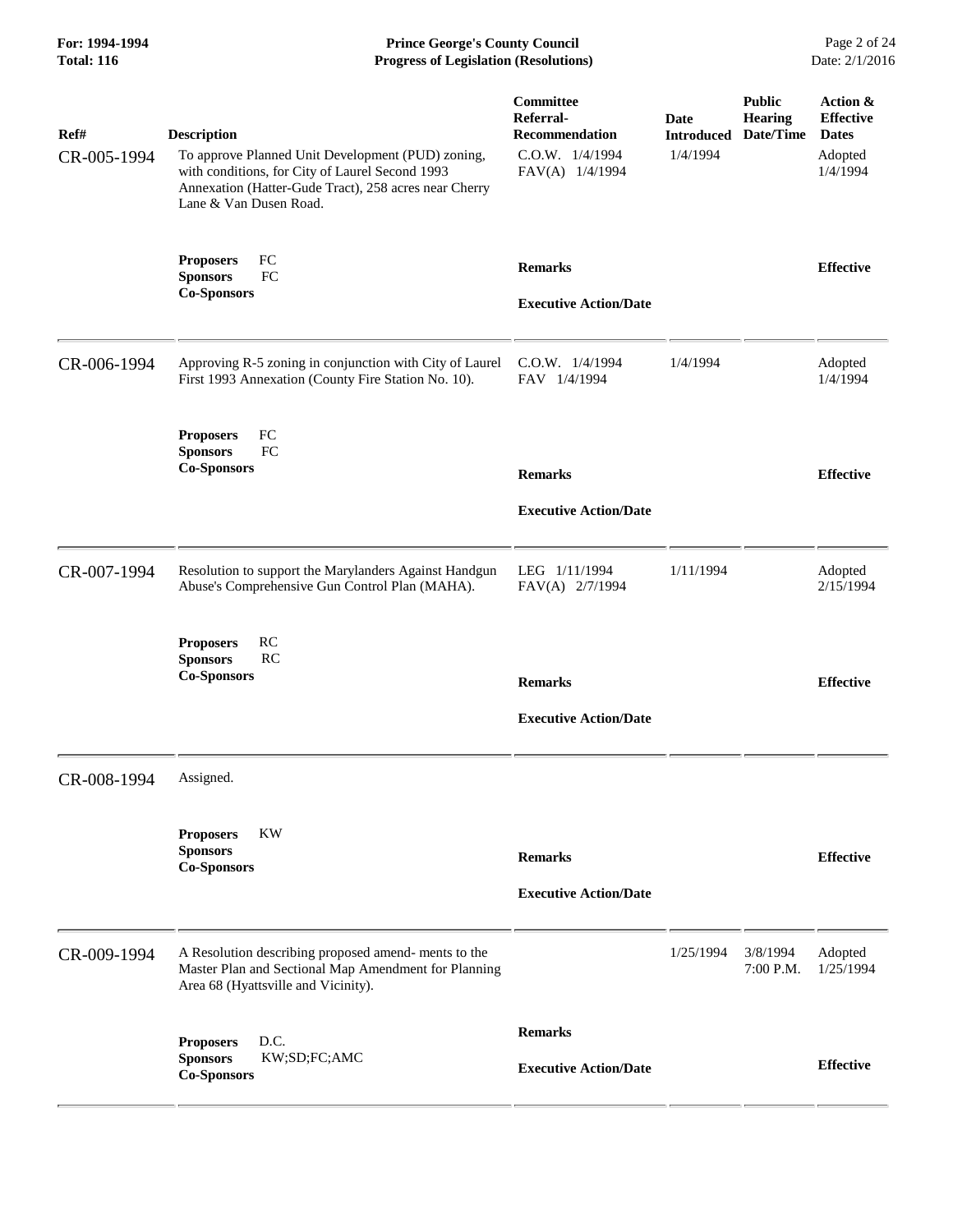**For: 1994-1994 Prince George's County Council** Page 3 of 24<br> **Progress of Legislation (Resolutions)** Date: 2/1/2016 **Total: 116 Progress of Legislation (Resolutions)** 

| Ref#<br>CR-010-1994 | <b>Description</b><br>Supplementary Appropriation of Federal, State, & Private<br>Funds for FY93-94 to provide \$361,160 from grants to<br>various County agencies.              | Committee<br>Referral-<br><b>Recommendation</b><br>FP&GO 1/25/1994<br>FAV 2/9/1994 | <b>Date</b><br><b>Introduced</b><br>1/25/1994 | <b>Public</b><br><b>Hearing</b><br>Date/Time        | Action &<br><b>Effective</b><br><b>Dates</b><br>Adopted<br>2/15/1994 |
|---------------------|----------------------------------------------------------------------------------------------------------------------------------------------------------------------------------|------------------------------------------------------------------------------------|-----------------------------------------------|-----------------------------------------------------|----------------------------------------------------------------------|
|                     | CO. EXEC.<br><b>Proposers</b><br><b>Sponsors</b><br>KW;RC;FC;HP<br><b>Co-Sponsors</b>                                                                                            | <b>Remarks</b><br><b>Executive Action/Date</b>                                     |                                               |                                                     | <b>Effective</b>                                                     |
| CR-011-1994         | A Resolution to amend the WSSC FY 1994-99 Capital<br>Improvements Program for Prince George's County for<br>Water and Sewerage.                                                  | HS 2/1/1994<br>NR 2/16/1994                                                        | 2/1/1994                                      | 2/22/1994<br>1:30 P.M.                              | Adopted<br>2/22/1994                                                 |
|                     | <b>WSSC</b><br><b>Proposers</b><br><b>Sponsors</b><br>KW;FC;JTB<br><b>Co-Sponsors</b>                                                                                            | <b>Remarks</b><br><b>Executive Action/Date</b>                                     |                                               |                                                     | <b>Effective</b>                                                     |
| CR-012-1994         | To support the recommendations contained in the January, HS 2/1/1994<br>1994, Report of the Working Group on the Washington<br>Suburban Sanitary Commission's Spending Controls. |                                                                                    | 2/1/1994                                      | 2/15/1994<br>1:30 P.M.                              | Adopted<br>2/15/1994                                                 |
|                     | <b>KW</b><br><b>Proposers</b><br><b>Sponsors</b><br>KW;SD;FC;JTB<br><b>Co-Sponsors</b>                                                                                           | <b>Remarks</b><br><b>Executive Action/Date</b>                                     |                                               |                                                     | <b>Effective</b><br>2/15/1994                                        |
| CR-013-1994         | A Resolution to approve a revisory amend-ment to the<br>Glenn Dale-Seabrook-Lanham & Vicinity SMA, in<br>accordance with Section 27-228 of the County Code.                      |                                                                                    | 2/1/1994                                      | 3/8/1994<br>$1:30$ P.M.<br>2/22/1994<br>$1:30$ P.M. |                                                                      |
|                     | D.C.<br><b>Proposers</b><br><b>Sponsors</b><br>KW;FC;JTB;AMC<br><b>Co-Sponsors</b>                                                                                               | <b>Remarks</b><br>(ORDER OF<br>DENIAL--3/8/94)<br><b>Executive Action/Date</b>     |                                               |                                                     | <b>Effective</b>                                                     |
| CR-014-1994         | To express the County Council's approval of Housing<br>Authority issuance and sale of revenue bonds or notes for<br>Emerson House Apartments.                                    | PZ&H 2/8/1994                                                                      | 2/8/1994                                      |                                                     | Adopted<br>3/1/1994                                                  |
|                     | CO. EXEC.<br><b>Proposers</b><br>JF;FC;JTB;RC;HP;SD;SM;AMC<br><b>Sponsors</b><br><b>Co-Sponsors</b>                                                                              | <b>Remarks</b><br>(SEE ALSO CR-64-1993)<br><b>Executive Action/Date</b>            |                                               |                                                     | <b>Effective</b>                                                     |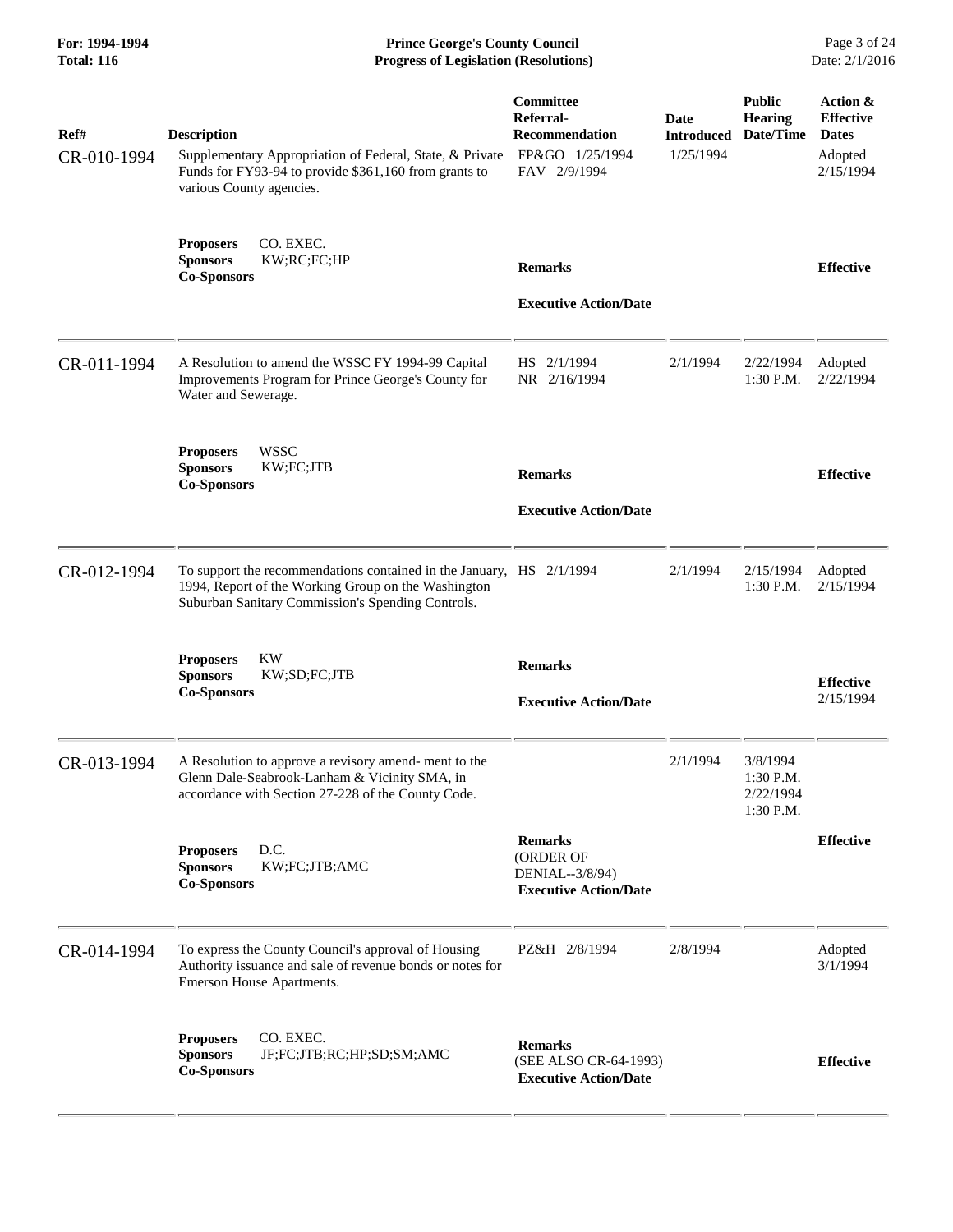| For: 1994-1994<br><b>Total: 116</b> | <b>Prince George's County Council</b><br><b>Progress of Legislation (Resolutions)</b>                                                                                                        |                                                                                    |                  |                                                         |                                                                      |
|-------------------------------------|----------------------------------------------------------------------------------------------------------------------------------------------------------------------------------------------|------------------------------------------------------------------------------------|------------------|---------------------------------------------------------|----------------------------------------------------------------------|
| Ref#<br>CR-015-1994                 | <b>Description</b><br>A resolution to affirm S.E. 3949 which approved a Medical PZ&H 2/8/1994<br>Health Campus on 65.7 acres of land in Clinton, Maryland. FAV 3/7/1994                      | Committee<br>Referral-<br>Recommendation                                           | Date<br>2/8/1994 | <b>Public</b><br>Hearing<br><b>Introduced Date/Time</b> | Action &<br><b>Effective</b><br><b>Dates</b><br>Adopted<br>3/15/1994 |
|                                     | SM<br><b>Proposers</b><br><b>Sponsors</b><br>SM;RC;FC<br><b>Co-Sponsors</b>                                                                                                                  | <b>Remarks</b><br><b>Executive Action/Date</b>                                     |                  |                                                         | <b>Effective</b>                                                     |
| CR-016-1994                         | 1992 Comprehensive Ten Year Water and Sewerage Plan - HS 2/15/1994<br>December 1993 Amendment Cycle.                                                                                         | FAV(A) 3/22/1994                                                                   | 2/15/1994        | 3/8/1994<br>1:30 P.M.                                   | Adopted<br>3/29/1994                                                 |
|                                     | CO. EXEC.<br><b>Proposers</b><br><b>Sponsors</b><br>JF;JTB;FC;HP<br><b>Co-Sponsors</b>                                                                                                       | <b>Remarks</b><br><b>Executive Action/Date</b>                                     |                  |                                                         | <b>Effective</b>                                                     |
| CR-017-1994                         | A Resolution for the purpose of urging that all County<br>public safety agencies dispose of surplus firearms in a<br>manner that destroys the firearms.                                      | HS 2/15/1994<br>FAV 5/10/1994                                                      | 2/15/1994        |                                                         | Adopted<br>5/17/1994                                                 |
|                                     | SM<br><b>Proposers</b><br><b>SM</b><br><b>Sponsors</b><br><b>Co-Sponsors</b>                                                                                                                 | <b>Remarks</b><br><b>Executive Action/Date</b>                                     |                  |                                                         | <b>Effective</b>                                                     |
| CR-018-1994                         | A Resolution amending Prince George's Co. portion of<br>M-NCPPC Capital Budget for FY 94 to add appropriation FAV 3/9/1994<br>authority to the Rollingcrest Indoor Swimming Pool<br>project. | FP&GO 2/22/1994                                                                    | 2/22/1994        | 3/15/1994<br>1:30 P.M.                                  | Adopted<br>3/15/1994                                                 |
|                                     | M-NCPPC<br><b>Proposers</b><br>FC;SD;JF;RC<br><b>Sponsors</b><br><b>Co-Sponsors</b>                                                                                                          | <b>Remarks</b><br><b>Executive Action/Date</b>                                     |                  |                                                         | <b>Effective</b>                                                     |
| CR-019-1994                         | To delay implementation of requirement for Food Service<br>Manager certificate for non- profit organizations to allow<br>task force to finalize its recommendations.                         |                                                                                    | 2/22/1994        |                                                         | Adopted<br>2/22/1994                                                 |
|                                     | AMC<br><b>Proposers</b><br>AMC;RC;FC;SM;JTB<br><b>Sponsors</b><br><b>Co-Sponsors</b>                                                                                                         | <b>Remarks</b><br>(SEE CB-48-1993 &<br>CR-54-1993)<br><b>Executive Action/Date</b> |                  |                                                         | <b>Effective</b>                                                     |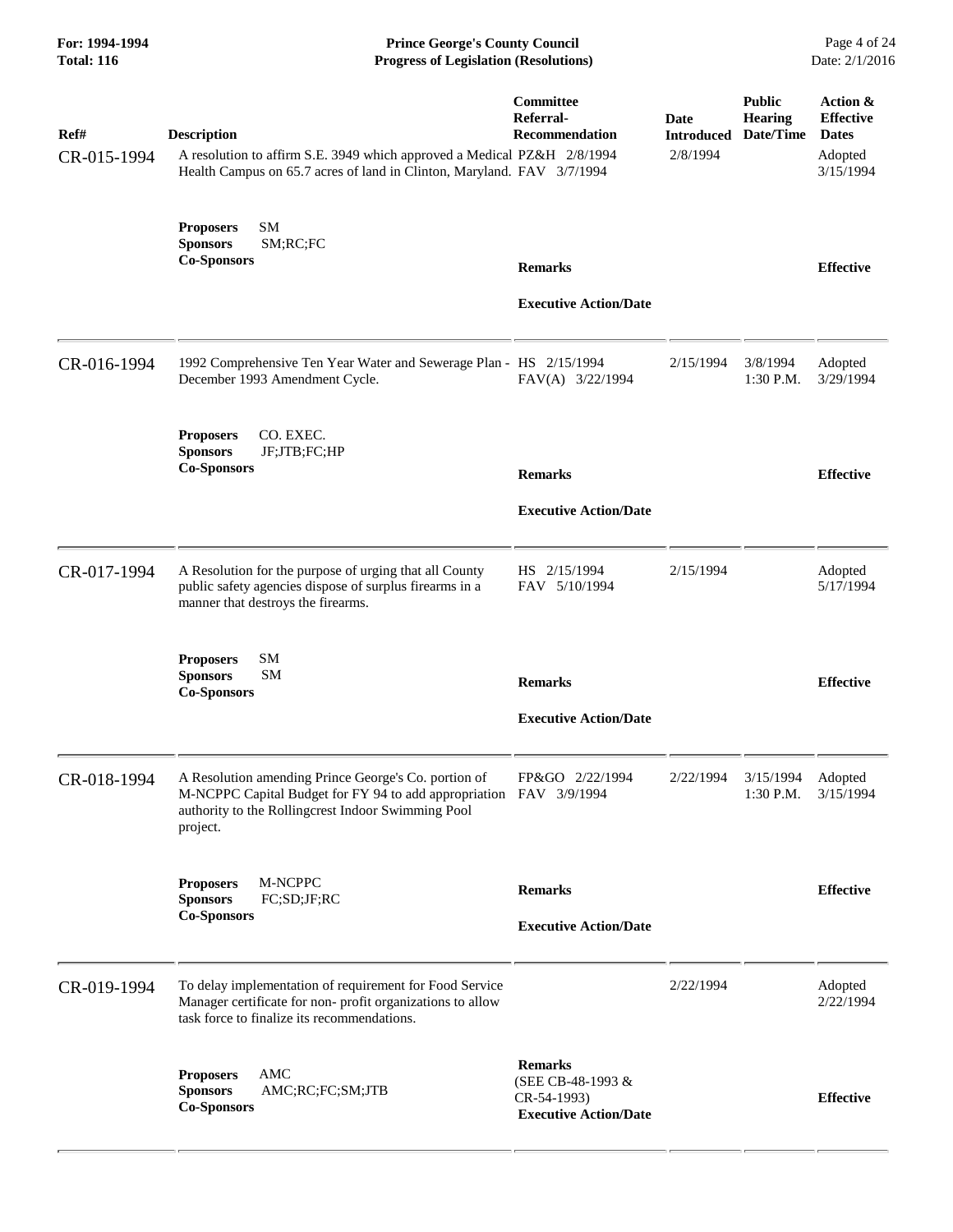| For: 1994-1994<br><b>Total: 116</b> | <b>Prince George's County Council</b><br><b>Progress of Legislation (Resolutions)</b>                                                                                               |                                                                                          |                                       |                                              | Page 5 of 24<br>Date: 2/1/2016                                      |  |
|-------------------------------------|-------------------------------------------------------------------------------------------------------------------------------------------------------------------------------------|------------------------------------------------------------------------------------------|---------------------------------------|----------------------------------------------|---------------------------------------------------------------------|--|
| Ref#<br>CR-020-1994                 | <b>Description</b><br>Approval of issuance of Refunding Bonds of the Housing<br>Authority to issue and sell revenue refunding bonds or<br>notes for the Laurel Crossing Apartments. | Committee<br>Referral-<br><b>Recommendation</b><br>PZ&H 3/8/1994                         | Date<br><b>Introduced</b><br>3/8/1994 | <b>Public</b><br><b>Hearing</b><br>Date/Time | Action &<br><b>Effective</b><br><b>Dates</b><br>Adopted<br>3/8/1994 |  |
|                                     | CO. EXEC.<br><b>Proposers</b><br>KW;FC;JTB;RC<br><b>Sponsors</b><br><b>Co-Sponsors</b>                                                                                              | <b>Remarks</b><br><b>Executive Action/Date</b>                                           |                                       |                                              | <b>Effective</b>                                                    |  |
| CR-021-1994                         | A Resolution establishing the fee for limited worker<br>licenses for casino night events.                                                                                           |                                                                                          | 3/1/1994                              |                                              | Adopted<br>3/1/1994                                                 |  |
|                                     | FC<br><b>Proposers</b><br><b>Sponsors</b><br>FC;KW;RC;SM<br><b>Co-Sponsors</b>                                                                                                      | <b>Remarks</b><br><b>Executive Action/Date</b>                                           |                                       |                                              | <b>Effective</b>                                                    |  |
| CR-022-1994                         | Supplementary Appropriation of Federal, State and other<br>grant funds for FY93-94 in the amount of \$2,424,301 to<br>various County agencies.                                      |                                                                                          | 3/8/1994                              |                                              | Adopted<br>3/8/1994                                                 |  |
|                                     | CO. EXEC.<br><b>Proposers</b><br><b>Sponsors</b><br>KW;FC;SD;JTB;RC;SM<br><b>Co-Sponsors</b>                                                                                        | <b>Remarks</b><br>(*MOST PROVISIONS<br>EFFECTIVE 4/1/94)<br><b>Executive Action/Date</b> |                                       |                                              | <b>Effective</b><br>3/8/1994                                        |  |
| CR-023-1994                         | To approve and adopt the Twentieth Year Community<br>Development Block Grant Application.                                                                                           | $C.0.W.$ $3/15/1994$<br>FAV(A) 4/26/1994                                                 | 3/15/1994                             | 4/4/1994<br>7:00 P.M. 4/26/1994              | Adopted                                                             |  |
|                                     | CO. EXEC.<br><b>Proposers</b><br>KW;JTB;SD;RC;AMC;JF;FC<br><b>Sponsors</b><br><b>Co-Sponsors</b>                                                                                    | <b>Remarks</b><br><b>Executive Action/Date</b>                                           |                                       |                                              | <b>Effective</b>                                                    |  |
| CR-024-1994                         | To receive grant funding from Statewide Special<br>Transportation Assistance Program to fund County<br>Call-A-Bus Program which serves the Elderly and people<br>with disabilities. | FP&GO 3/15/1994<br>FAV(A) 3/23/1994                                                      | 3/15/1994                             |                                              | Adopted<br>3/29/1994                                                |  |
|                                     | CO. EXEC.<br><b>Proposers</b><br><b>Sponsors</b><br>KW;SM;RC;JTB;SD;FC;HP<br><b>Co-Sponsors</b>                                                                                     | <b>Remarks</b><br><b>Executive Action/Date</b>                                           |                                       |                                              | <b>Effective</b>                                                    |  |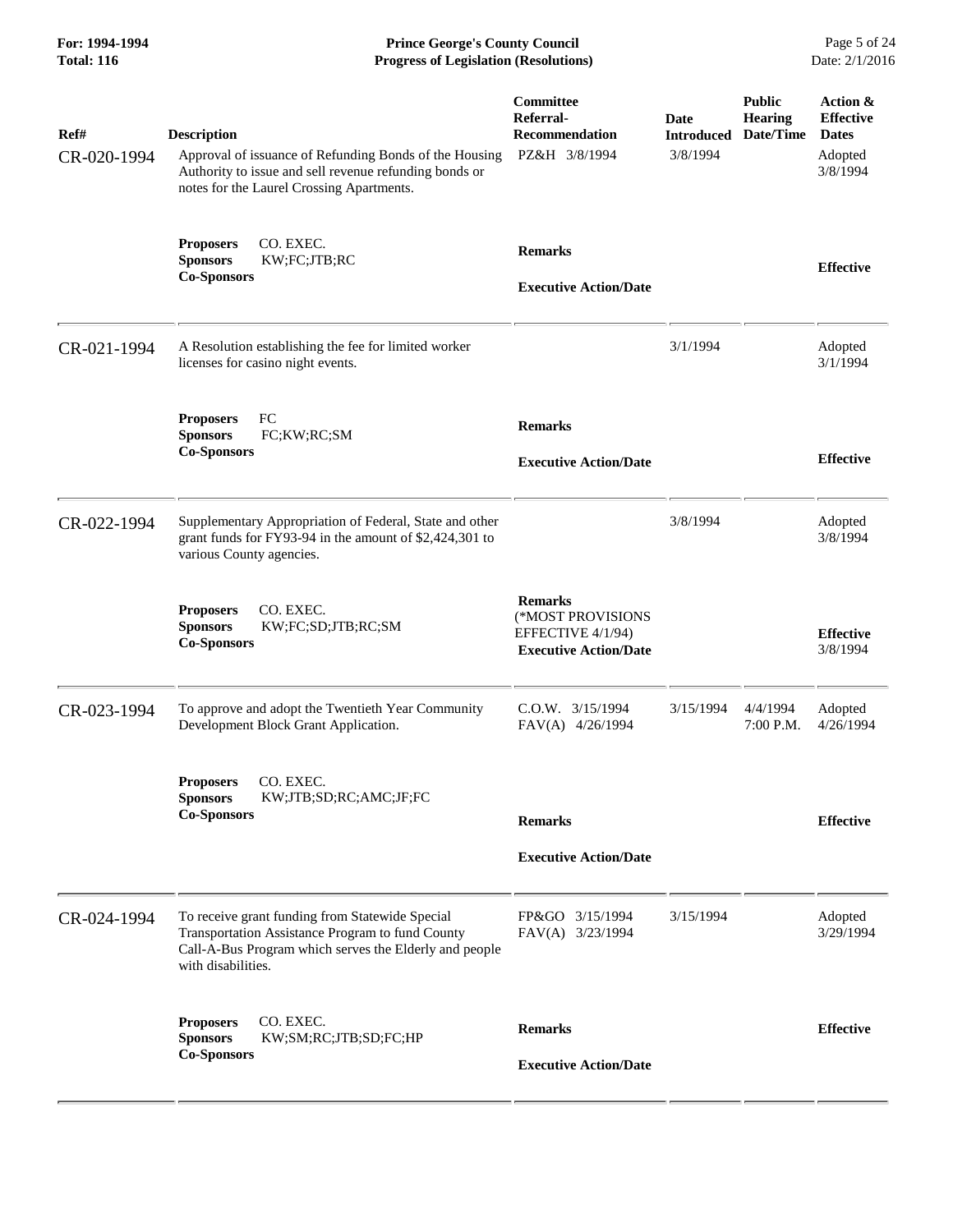**For: 1994-1994 Prince George's County Council** Page 6 of 24<br> **Progress of Legislation (Resolutions)** Date: 2/1/2016 **Total: 116 Progress of Legislation (Resolutions)** 

| Ref#<br>CR-025-1994 | <b>Description</b><br>A resolution approving with amendments the Master Plan<br>and Sectional Map Amendment for the<br>Melwood-Westphalia area.                                | Committee<br>Referral-<br><b>Recommendation</b> | Date<br><b>Introduced</b><br>3/15/1994 | <b>Public</b><br><b>Hearing</b><br>Date/Time | Action &<br><b>Effective</b><br><b>Dates</b><br>Adopted<br>3/22/1994 |
|---------------------|--------------------------------------------------------------------------------------------------------------------------------------------------------------------------------|-------------------------------------------------|----------------------------------------|----------------------------------------------|----------------------------------------------------------------------|
|                     | D.C.<br><b>Proposers</b><br>KW;JTB;FC<br><b>Sponsors</b><br><b>Co-Sponsors</b>                                                                                                 | <b>Remarks</b><br><b>Executive Action/Date</b>  |                                        |                                              | <b>Effective</b><br>3/22/1994                                        |
| CR-026-1994         | 1992 Comprehensive Ten Year Water and Sewerage Plan - C.O.W. 3/15/1994<br>Accokeek Volunteer Fire Dept. and Activity Center.                                                   | FAV 3/15/1994                                   | 3/15/1994                              |                                              | Adopted<br>3/15/1994                                                 |
|                     | <b>KW</b><br><b>Proposers</b><br>KW;RC;JTB;FC;SM<br><b>Sponsors</b><br><b>Co-Sponsors</b>                                                                                      | <b>Remarks</b><br><b>Executive Action/Date</b>  |                                        |                                              | <b>Effective</b>                                                     |
| CR-027-1994         | A Resolution proposing an amendment to the Master Plan<br>and Sectional Map Amendment for Bladensburg-New<br>Carrollton and Vicinity (Quinn Property, 4504 Annapolis<br>Road). |                                                 | 3/22/1994                              | 5/3/1994<br>1:30 P.M.                        | Adopted<br>3/22/1994                                                 |
|                     | D.C.<br><b>Proposers</b><br><b>Sponsors</b><br>JTB;FC;AMC;RC;JF;HP<br><b>Co-Sponsors</b>                                                                                       | <b>Remarks</b><br><b>Executive Action/Date</b>  |                                        |                                              | <b>Effective</b>                                                     |
| CR-028-1994         | A Resolution proposing amendments to the Sectional Map<br>Amendment for the Subregion VI Study Area.                                                                           |                                                 | 3/22/1994                              | 5/3/1994<br>$1:30$ P.M.                      | Adopted<br>3/29/1994                                                 |
|                     | <b>Proposers</b><br>D.C.<br>KW;JTB<br><b>Sponsors</b><br><b>Co-Sponsors</b>                                                                                                    | <b>Remarks</b><br><b>Executive Action/Date</b>  |                                        |                                              | <b>Effective</b>                                                     |
| CR-029-1994         | To approve the "Guidelines for Mitigation Actions," for<br>incorporation into subdivi- sion procedures of Planning<br>Board's Traffic Analysis Guidelines.                     | PZ&H 3/29/1994<br>FAV(A) 4/18/1994              | 3/29/1994                              | 5/3/1994<br>1:30 P.M.                        | Adopted<br>5/3/1994                                                  |
|                     | M-NCPPC<br><b>Proposers</b><br>KW;JTB;SD;HP<br><b>Sponsors</b><br><b>Co-Sponsors</b>                                                                                           | <b>Remarks</b><br><b>Executive Action/Date</b>  |                                        |                                              | <b>Effective</b><br>5/3/1994                                         |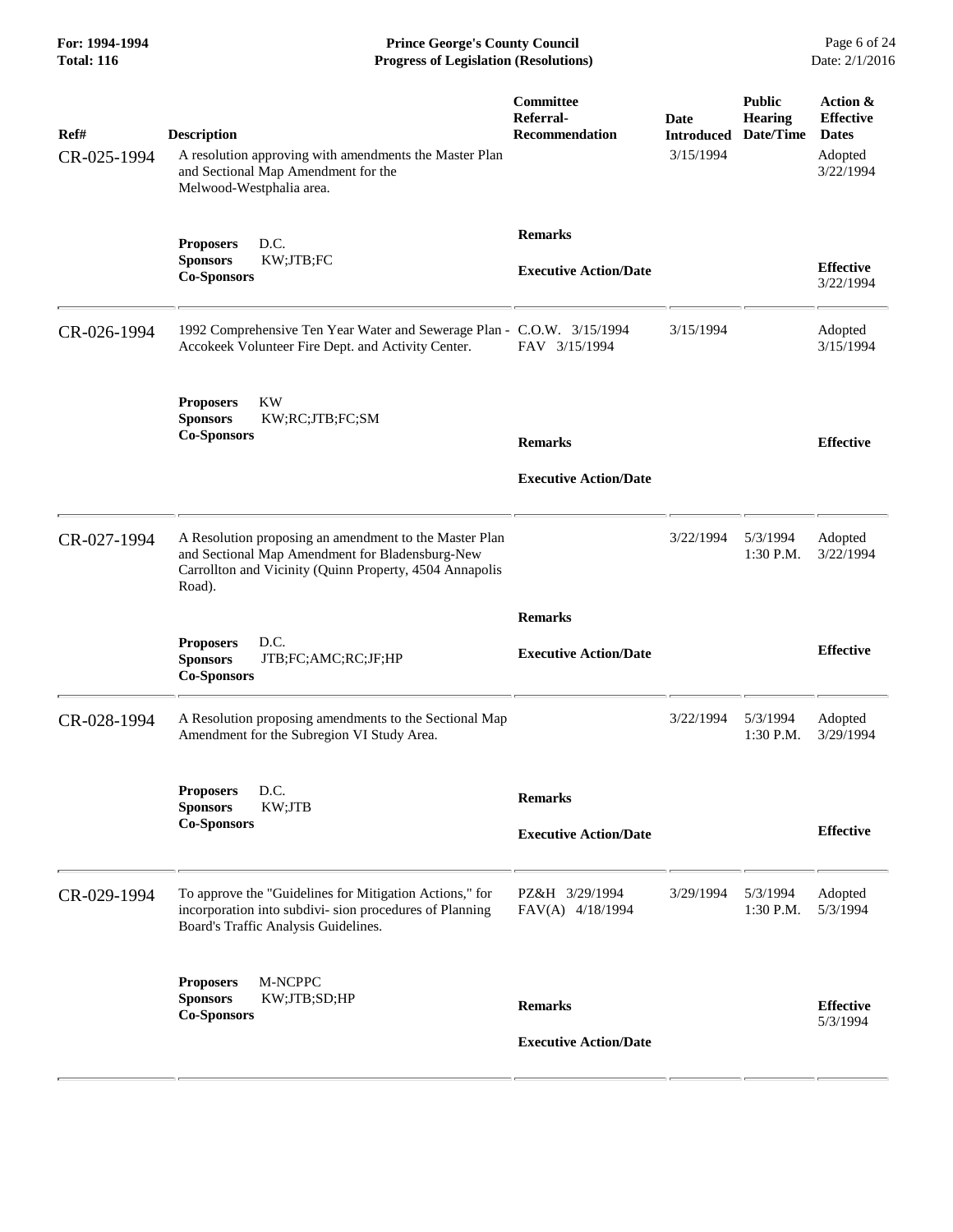**For: 1994-1994 Prince George's County Council** Page 7 of 24<br> **Progress of Legislation (Resolutions)** Date: 2/1/2016 **Total: 116 Progress of Legislation (Resolutions)** 

| Ref#        | <b>Description</b>                                                                                                                                                                     | Committee<br>Referral-<br><b>Recommendation</b>                         | <b>Date</b><br><b>Introduced</b> | <b>Public</b><br><b>Hearing</b><br>Date/Time | Action &<br><b>Effective</b><br><b>Dates</b> |
|-------------|----------------------------------------------------------------------------------------------------------------------------------------------------------------------------------------|-------------------------------------------------------------------------|----------------------------------|----------------------------------------------|----------------------------------------------|
| CR-030-1994 | A Resolution for the purpose of approving Design<br>Guidelines for the U-L-I Zone.                                                                                                     | PZ&H 3/23/1994<br>FAV 3/23/1994                                         | 4/5/1994                         | 4/19/1994<br>1:30 P.M.                       | Adopted<br>4/19/1994                         |
|             | <b>SD</b><br><b>Proposers</b><br><b>SD</b><br><b>Sponsors</b><br><b>Co-Sponsors</b>                                                                                                    | <b>Remarks</b><br><b>Executive Action/Date</b>                          |                                  |                                              | <b>Effective</b>                             |
| CR-031-1994 | Economic Development Revenue Refunding Bonds for the FP&GO 4/12/1994<br>benefit of Potomac Electric Power Company (PEPCO) in FAV(A) 4/18/1994<br>an amount not to exceed \$18,000,000. |                                                                         | 4/12/1994                        |                                              | Adopted<br>4/26/1994                         |
|             | CO. EXEC.<br><b>Proposers</b><br><b>Sponsors</b><br>KW;JTB;SD;RC;HP<br><b>Co-Sponsors</b>                                                                                              | <b>Remarks</b><br><b>Executive Action/Date</b><br>S 5/9/1994            |                                  |                                              | <b>Effective</b><br>5/9/1994                 |
| CR-032-1994 | Supplementary Appropriation of Federal and State Grant<br>Funds for FY93-94 in the amount of \$1,553,237 for the<br>Health Department.                                                 | FP&GO 4/12/1994<br>FAV 4/18/1994                                        | 4/12/1994                        |                                              | Adopted<br>4/26/1994                         |
|             | <b>Proposers</b><br>CO. EXEC.<br><b>Sponsors</b><br>KW;JTB;SD;RC;HP<br><b>Co-Sponsors</b>                                                                                              | <b>Remarks</b><br><b>Executive Action/Date</b>                          |                                  |                                              | <b>Effective</b>                             |
| CR-033-1994 | To amend the Salary Plan for the Fraternal Order of Police, FP&GO<br>Lodge 89 -- Salary Schedule L; effective from 7/1/93 to<br>$6/30/95$ .                                            | FAV 5/10/1994                                                           | 5/24/1994                        |                                              | Adopted<br>6/21/1994                         |
|             | CO. EXEC.<br><b>Proposers</b><br><b>Sponsors</b><br>KW;SD;AMC;JTB;HP<br><b>Co-Sponsors</b>                                                                                             | <b>Remarks</b><br>(SEE ALSO CB-26-1994)<br><b>Executive Action/Date</b> |                                  |                                              | <b>Effective</b>                             |
| CR-034-1994 | To amend Salary Plan for AFSCME Local 241, School<br>Crossing Guards--Salary Schedule X; effective from 7/1/93 FAV 5/10/1994<br>to 6/30/95.                                            | FP&GO                                                                   | 5/24/1994                        |                                              | Adopted<br>6/21/1994                         |
|             | CO. EXEC.<br><b>Proposers</b><br><b>Sponsors</b><br>KW;SD;JTB;AMC<br><b>Co-Sponsors</b>                                                                                                | <b>Remarks</b><br>(SEE ALSO CB-27-1994)<br><b>Executive Action/Date</b> |                                  |                                              | <b>Effective</b>                             |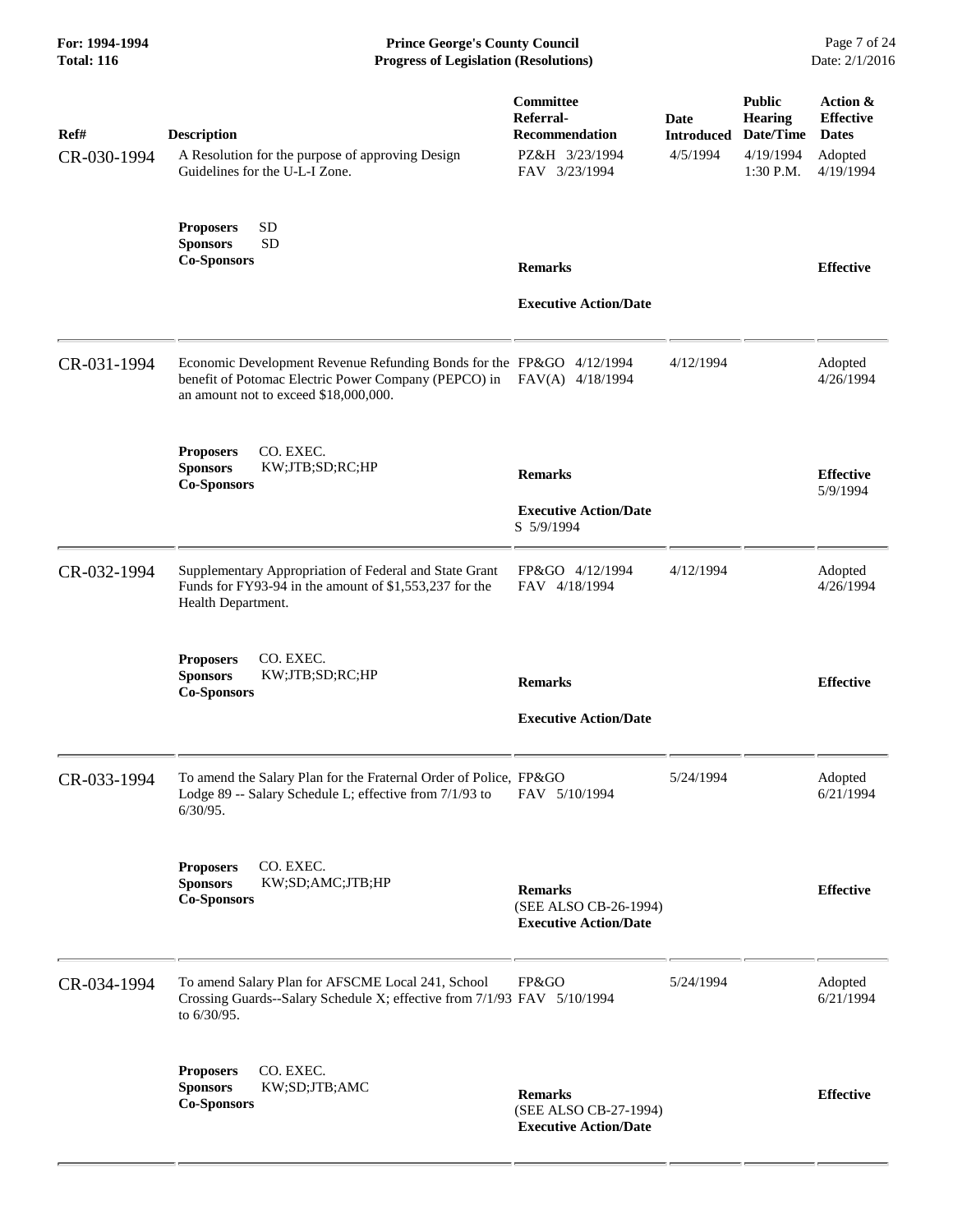**For: 1994-1994 Prince George's County Council** Page 8 of 24<br> **Prince George's County Council** Page 8 of 24<br> **Progress of Legislation (Resolutions)** Date: 2/1/2016 **Total: 116 Progress of Legislation (Resolutions)** 

| Ref#<br>CR-035-1994 | <b>Description</b><br>To amend the Salary Plan for AFSCME Local<br>2462--Salary Schedule A; effective 7/1/93 to 6/30/95.                                                     | Committee<br>Referral-<br><b>Recommendation</b><br>FP&GO<br>FAV 5/10/1994               | Date<br><b>Introduced</b><br>5/24/1994 | <b>Public</b><br><b>Hearing</b><br>Date/Time | Action &<br><b>Effective</b><br><b>Dates</b><br>Adopted<br>6/21/1994 |
|---------------------|------------------------------------------------------------------------------------------------------------------------------------------------------------------------------|-----------------------------------------------------------------------------------------|----------------------------------------|----------------------------------------------|----------------------------------------------------------------------|
|                     | CO. EXEC.<br><b>Proposers</b><br><b>Sponsors</b><br>KW;SD;JTB;AMC<br><b>Co-Sponsors</b>                                                                                      | <b>Remarks</b><br>(SEE ALSO CB-28-1994<br>& CB-29-1994)<br><b>Executive Action/Date</b> |                                        |                                              | <b>Effective</b>                                                     |
| CR-036-1994         | To amend Salary Plan for AFMCME Local 2735 -- Salary FP&GO<br>Schedule A; effective 7/1/93 to 6/30/95.                                                                       | FAV 5/10/1994                                                                           | 5/24/1994                              |                                              | Adopted<br>6/21/1994                                                 |
|                     | CO. EXEC.<br><b>Proposers</b><br><b>Sponsors</b><br>KW;SD;JTB<br><b>Co-Sponsors</b>                                                                                          | <b>Remarks</b><br>(SEE ALSO CB-30-1994)<br><b>Executive Action/Date</b>                 |                                        |                                              | <b>Effective</b>                                                     |
| CR-037-1994         | To authorize the County to enter into an agreement with<br>M-NCPPC for payment of \$1 in lieu of paying Co. real<br>property taxes due for Bowie baseball stadium & parking. | FP&GO 4/19/1994<br>FAV 5/10/1994                                                        | 4/19/1994                              |                                              | Adopted<br>5/17/1994                                                 |
|                     | <b>Proposers</b><br>M-NCPPC<br><b>KW</b><br><b>Sponsors</b><br><b>Co-Sponsors</b>                                                                                            | <b>Remarks</b><br><b>Executive Action/Date</b>                                          |                                        |                                              | <b>Effective</b>                                                     |
| CR-038-1994         | To endorse the establishment of a State designated<br>enterprise zone within Prince George's County.                                                                         |                                                                                         | 4/26/1994                              |                                              | Adopted<br>4/26/1994                                                 |
|                     | CO. EXEC.<br><b>Proposers</b><br>RC;HP;KW;SD<br><b>Sponsors</b><br><b>Co-Sponsors</b>                                                                                        | <b>Remarks</b><br><b>Executive Action/Date</b>                                          |                                        |                                              | <b>Effective</b>                                                     |
| CR-039-1994         | A Resolution to amend the Rules of Procedure for the<br>County Council and providing for the expiration of this<br>Resolution.                                               | RULES 4/19/1994<br>FAV(A) 4/26/1994                                                     | 4/19/1994                              |                                              | Adopted<br>4/26/1994                                                 |
|                     | <b>RULES</b><br><b>Proposers</b><br>AMC;JTB;HP<br><b>Sponsors</b><br><b>Co-Sponsors</b>                                                                                      | <b>Remarks</b><br><b>Executive Action/Date</b>                                          |                                        |                                              | <b>Effective</b>                                                     |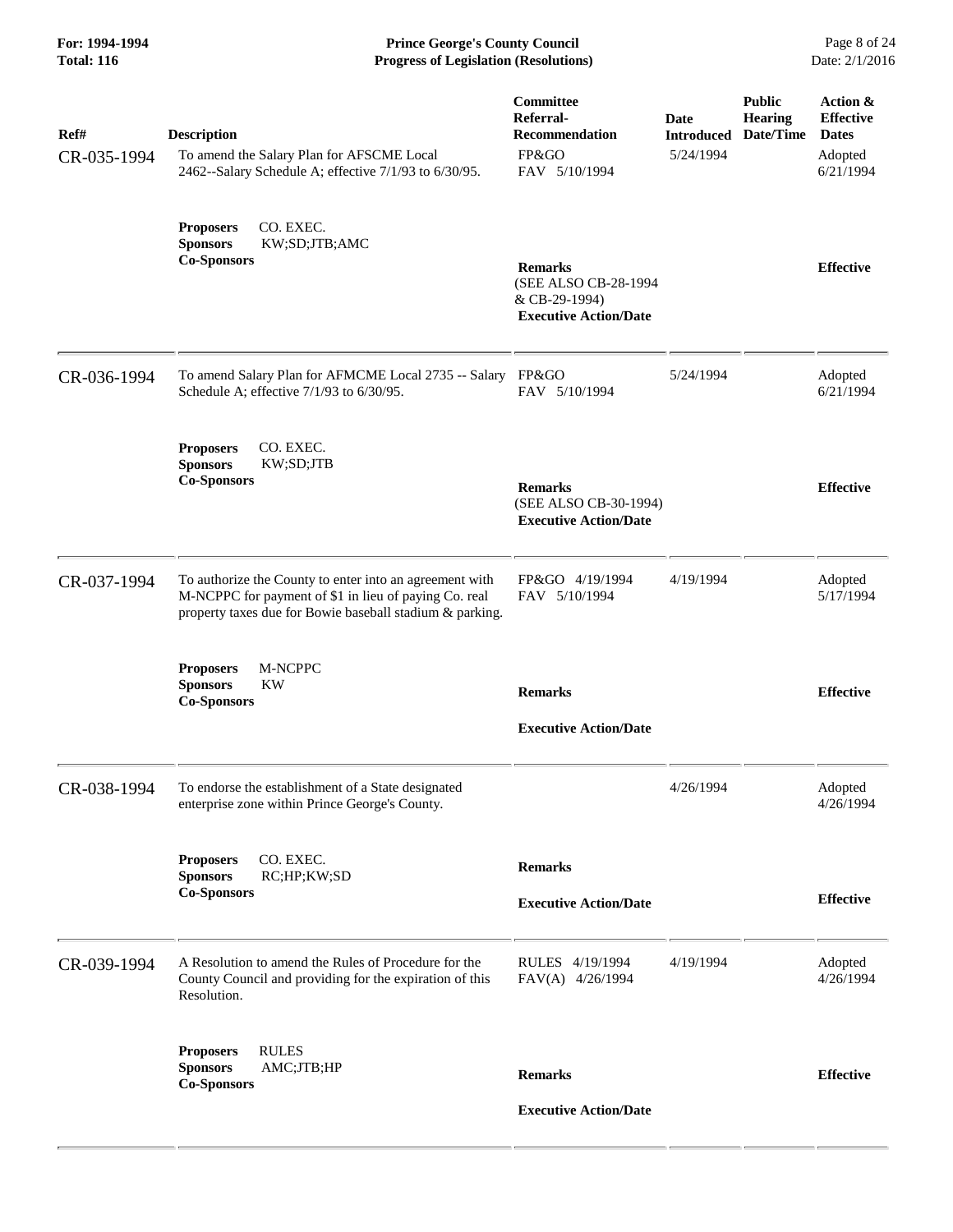| For: 1994-1994<br><b>Total: 116</b> | <b>Prince George's County Council</b><br>Date: 2/1/2016<br><b>Progress of Legislation (Resolutions)</b>                                                                                              |                                                              |                                               |                                       |                                                                     |
|-------------------------------------|------------------------------------------------------------------------------------------------------------------------------------------------------------------------------------------------------|--------------------------------------------------------------|-----------------------------------------------|---------------------------------------|---------------------------------------------------------------------|
| Ref#<br>CR-040-1994                 | <b>Description</b><br>A Resolution to approve the enactment of Section 26-2 of PZ&H 4/26/1994<br>the City of Bowie Code concerning fences.                                                           | Committee<br>Referral-<br>Recommendation<br>FAV(A) 5/17/1994 | <b>Date</b><br><b>Introduced</b><br>4/26/1994 | <b>Public</b><br>Hearing<br>Date/Time | Action &<br><b>Effective</b><br><b>Dates</b><br>Adopted<br>6/7/1994 |
|                                     | KW<br><b>Proposers</b><br><b>Sponsors</b><br>KW;RC<br><b>Co-Sponsors</b>                                                                                                                             | <b>Remarks</b>                                               |                                               |                                       | <b>Effective</b>                                                    |
|                                     |                                                                                                                                                                                                      | <b>Executive Action/Date</b>                                 |                                               |                                       |                                                                     |
| CR-041-1994                         | A Resolution to amend the County Council Rules of<br>Procedure concerning privileges of former Council<br>Members at ceremonial functions.                                                           | RULES 4/26/1994<br>FAV 5/10/1994                             | 4/26/1994                                     |                                       | Adopted<br>5/17/1994                                                |
|                                     | <b>RULES</b><br><b>Proposers</b><br><b>Sponsors</b><br>KW;RC<br><b>Co-Sponsors</b>                                                                                                                   | <b>Remarks</b>                                               |                                               |                                       | <b>Effective</b><br>5/17/1994                                       |
|                                     |                                                                                                                                                                                                      | <b>Executive Action/Date</b>                                 |                                               |                                       |                                                                     |
| CR-042-1994                         | To encourage the procurement of products with recycled<br>content.                                                                                                                                   | FP&GO 5/3/1994<br>FAV(A) 6/6/1994                            | 5/3/1994                                      |                                       | Adopted<br>6/14/1994                                                |
|                                     | CO. EXEC.<br><b>Proposers</b><br><b>Sponsors</b><br>KW;SD;HP<br><b>Co-Sponsors</b>                                                                                                                   | <b>Remarks</b>                                               |                                               |                                       | <b>Effective</b>                                                    |
|                                     |                                                                                                                                                                                                      | <b>Executive Action/Date</b>                                 |                                               |                                       |                                                                     |
| CR-043-1994                         | To determine adequacy of private r/w or easement serving PZ&H 5/3/1994<br>property owned by MD Cen- ter for Youth & Family Dev., FAV 5/17/1994<br>Inc. & autho-rizing issuance of a building permit. |                                                              | 5/3/1994                                      |                                       | Adopted<br>6/7/1994                                                 |
|                                     | CO. EXEC.<br><b>Proposers</b><br><b>Sponsors</b><br><b>KW</b>                                                                                                                                        |                                                              |                                               |                                       |                                                                     |
|                                     | <b>Co-Sponsors</b>                                                                                                                                                                                   | <b>Remarks</b>                                               |                                               |                                       | <b>Effective</b>                                                    |
|                                     |                                                                                                                                                                                                      | <b>Executive Action/Date</b>                                 |                                               |                                       |                                                                     |
| CR-044-1994                         | To determine adequacy of private r/w or easement serving<br>the lot & comm. business on property owned by Fred E.<br>Robinson, Jr. & authorizing issuance of a bldg. permit.                         | PZ&H 5/3/1994<br>FAV 5/17/1994                               | 5/3/1994                                      |                                       | Adopted<br>6/7/1994                                                 |
|                                     | <b>Proposers</b><br>CO. EXEC.<br>KW<br><b>Sponsors</b>                                                                                                                                               | <b>Remarks</b>                                               |                                               |                                       | <b>Effective</b>                                                    |
|                                     | <b>Co-Sponsors</b>                                                                                                                                                                                   | <b>Executive Action/Date</b>                                 |                                               |                                       |                                                                     |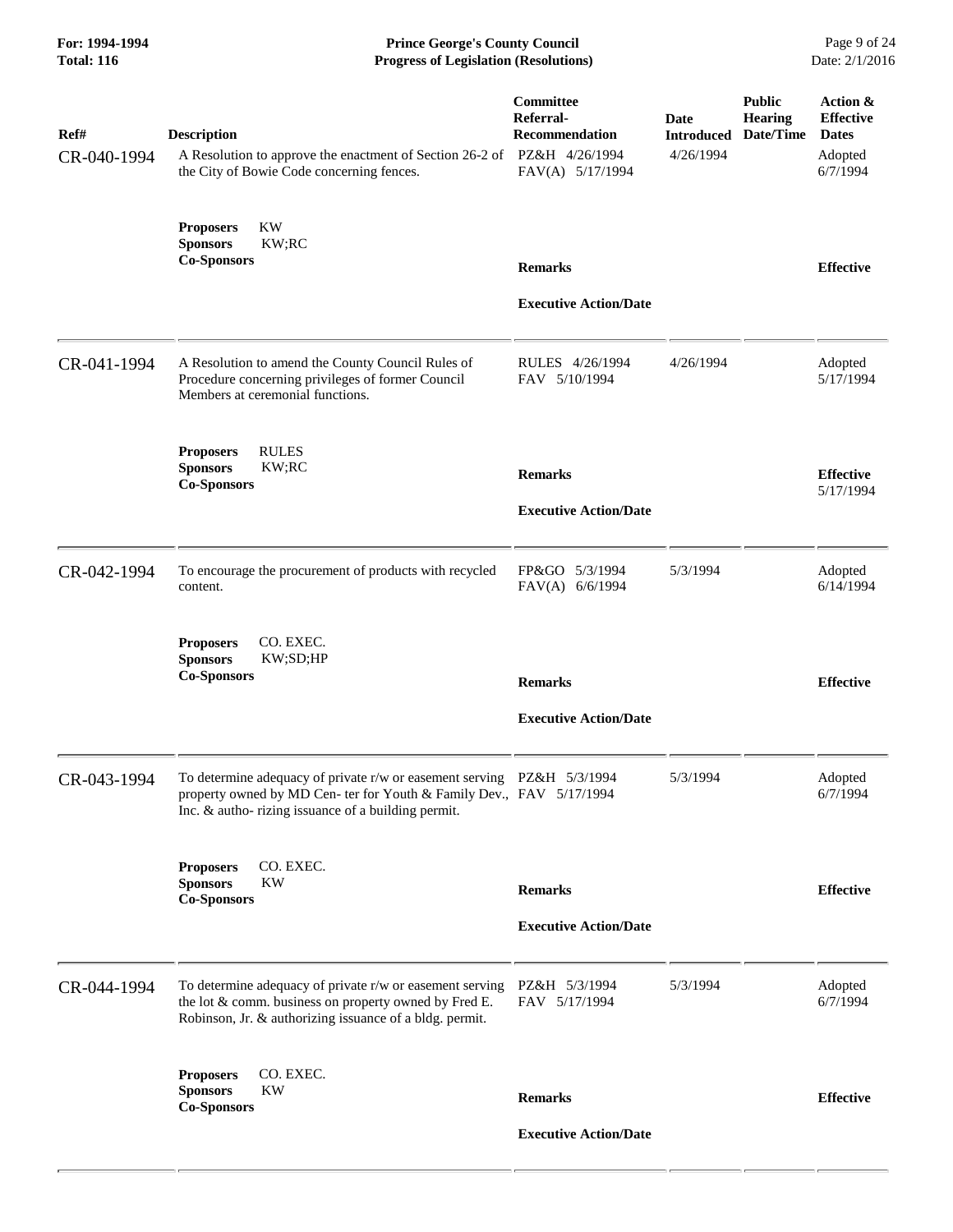| For: 1994-1994<br><b>Total: 116</b> | <b>Prince George's County Council</b><br>Date: 2/1/2016<br><b>Progress of Legislation (Resolutions)</b>                                                                                   |                                                 |                                              |                                              |                                                                      |
|-------------------------------------|-------------------------------------------------------------------------------------------------------------------------------------------------------------------------------------------|-------------------------------------------------|----------------------------------------------|----------------------------------------------|----------------------------------------------------------------------|
| Ref#<br>CR-045-1994                 | <b>Description</b><br>A resolution approving the Master Plan and Sectional Map<br>Amendment for Planning Area 68 (Hyattsville and<br>Vicinity).                                           | Committee<br>Referral-<br><b>Recommendation</b> | <b>Date</b><br><b>Introduced</b><br>5/3/1994 | <b>Public</b><br><b>Hearing</b><br>Date/Time | Action &<br><b>Effective</b><br><b>Dates</b><br>Adopted<br>5/17/1994 |
|                                     | D.C.<br><b>Proposers</b><br><b>Sponsors</b><br>KW;JTB;SD;RC;AMC<br><b>Co-Sponsors</b>                                                                                                     | <b>Remarks</b><br><b>Executive Action/Date</b>  |                                              |                                              | <b>Effective</b><br>5/17/1994                                        |
| CR-046-1994                         | To approve an off-site sign for the Bowie Health Campus<br>to be located at intersec-tion of Health Center &<br>Northview Drives on County-owned land.                                    | HS 5/3/1994                                     | 5/3/1994                                     | 5/24/1994<br>10:00 AM                        | Adopted<br>5/24/1994                                                 |
|                                     | <b>BD HEALTH</b><br><b>Proposers</b><br><b>Sponsors</b><br>KW;RC;JTB<br><b>Co-Sponsors</b>                                                                                                | <b>Remarks</b><br><b>Executive Action/Date</b>  |                                              |                                              | <b>Effective</b>                                                     |
| CR-047-1994                         | A Resolution to approve the enactment of Section 26-2 of<br>the City of Bowie Code concerning fences, residential<br>storage, parking, and variances.                                     | PZ&H 4/26/1994<br>FAV(A) 5/17/1994              | 6/7/1994                                     |                                              | Adopted<br>6/7/1994                                                  |
|                                     | KW<br><b>Proposers</b><br><b>Sponsors</b><br>KW;RC<br><b>Co-Sponsors</b>                                                                                                                  | <b>Remarks</b><br><b>Executive Action/Date</b>  |                                              |                                              | <b>Effective</b>                                                     |
| CR-048-1994                         | MedSource Commuity Services, Inc., Alternative Living<br>Facility - Approval of Financing by the Maryland<br>Community Development Administration.                                        | PZ&H 5/17/1994<br>FAV 6/6/1994                  | 5/17/1994                                    |                                              | Adopted<br>6/14/1994                                                 |
|                                     | CO. EXEC.<br><b>Proposers</b><br><b>Sponsors</b><br>KW;SM;JTB;JF<br><b>Co-Sponsors</b>                                                                                                    | <b>Remarks</b><br><b>Executive Action/Date</b>  |                                              |                                              | <b>Effective</b>                                                     |
| CR-049-1994                         | MedSource Community Services, Inc., Alternative Living PZ&H 5/17/1994<br>Facility in Laurel-- Approval of Financing by the Maryland FAV 6/6/1994<br>Community Development Administration. |                                                 | 5/17/1994                                    |                                              | Adopted<br>6/14/1994                                                 |
|                                     | CO. EXEC.<br><b>Proposers</b><br><b>Sponsors</b><br>KW;JTB<br><b>Co-Sponsors</b>                                                                                                          | <b>Remarks</b>                                  |                                              |                                              | <b>Effective</b>                                                     |
|                                     |                                                                                                                                                                                           | <b>Executive Action/Date</b>                    |                                              |                                              |                                                                      |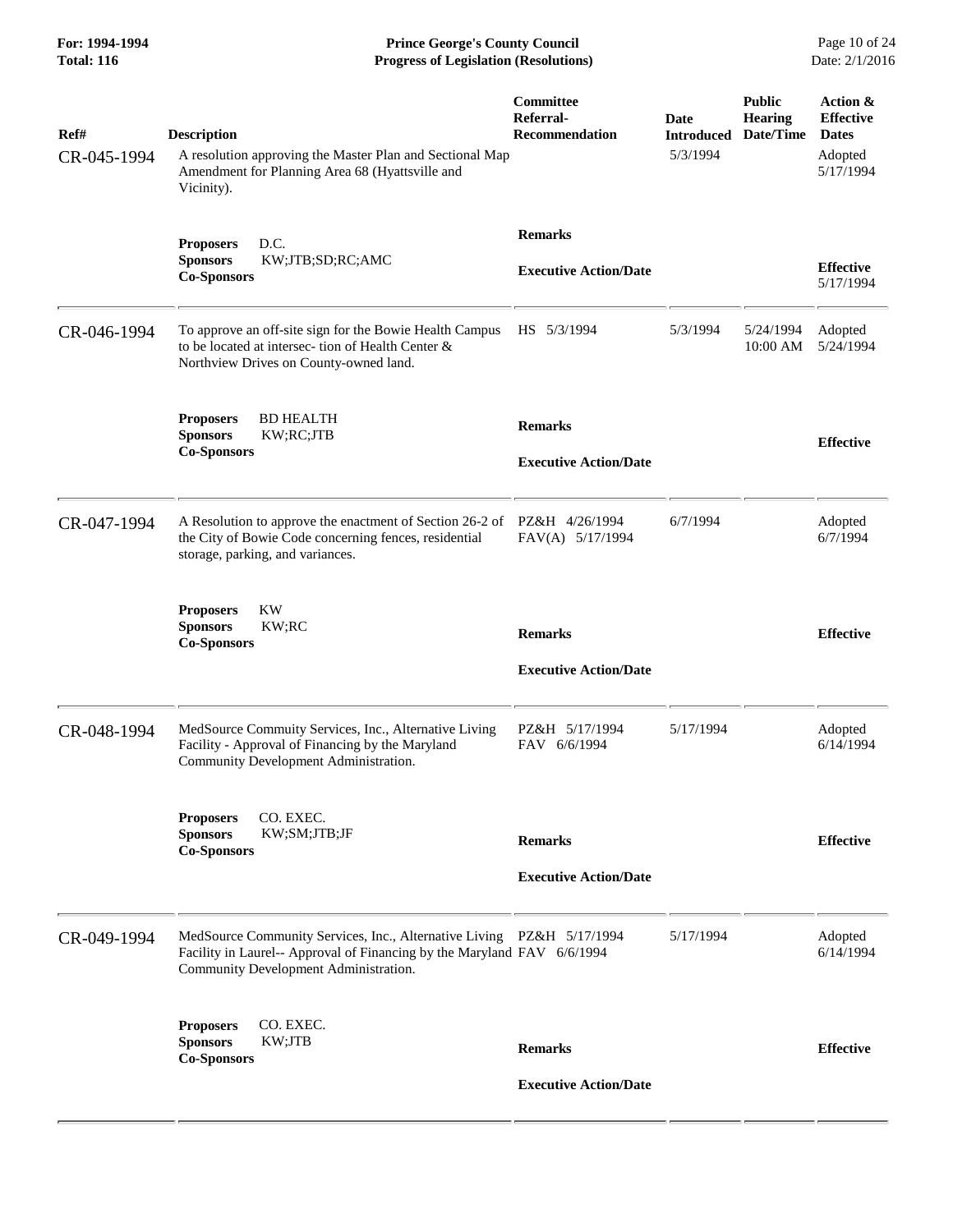**For: 1994-1994 Prince George's County Council** Page 11 of 24<br> **Progress of Legislation (Resolutions)** Date: 2/1/2016 **Total: 116 Progress of Legislation (Resolutions)** 

| Ref#<br>CR-050-1994 | <b>Description</b><br>Ardmore Enterprises, Inc., Alternative Living Facility -<br>Approval of Financing by the Maryland Community<br>Development Administration.          | <b>Committee</b><br>Referral-<br><b>Recommendation</b><br>PZ&H 5/17/1994<br>FAV 6/6/1994 | Date<br><b>Introduced</b><br>5/17/1994 | <b>Public</b><br><b>Hearing</b><br>Date/Time | Action &<br><b>Effective</b><br><b>Dates</b><br>Adopted<br>6/14/1994 |
|---------------------|---------------------------------------------------------------------------------------------------------------------------------------------------------------------------|------------------------------------------------------------------------------------------|----------------------------------------|----------------------------------------------|----------------------------------------------------------------------|
|                     | <b>Proposers</b><br>CO. EXEC.<br>KW;JTB;JF;HP<br><b>Sponsors</b><br><b>Co-Sponsors</b>                                                                                    | <b>Remarks</b><br><b>Executive Action/Date</b>                                           |                                        |                                              | <b>Effective</b>                                                     |
| CR-051-1994         | Maryland Neighborly Networks Alternative Living Facility PZ&H 5/17/1994<br>- Approval of Financing by the Maryland Community<br>Development Administration.               | FAV 6/6/1994                                                                             | 5/17/1994                              |                                              | Adopted<br>6/14/1994                                                 |
|                     | CO. EXEC.<br><b>Proposers</b><br><b>Sponsors</b><br>KW;JTB;HP<br><b>Co-Sponsors</b>                                                                                       | <b>Remarks</b><br><b>Executive Action/Date</b>                                           |                                        |                                              | <b>Effective</b>                                                     |
| CR-052-1994         | To amend the Salary Plan for Police Officials -- Salary<br>Schedule P-O; effective from 7/1/93 - 6/30/95.                                                                 | FP&GO 5/17/1994<br>FAV 6/6/1994                                                          | 5/17/1994                              |                                              | Adopted<br>6/21/1994                                                 |
|                     | CO. EXEC.<br><b>Proposers</b><br><b>Sponsors</b><br>KW;JTB;HP<br><b>Co-Sponsors</b>                                                                                       | <b>Remarks</b><br><b>Executive Action/Date</b>                                           |                                        |                                              | <b>Effective</b>                                                     |
| CR-053-1994         | A Resolution approving with amendments the Master Plan C.O.W. 5/17/1994<br>and Sectional Map Amendment for Bladensburg-New<br>Carrollton and Vicinity (Planning Area 69). | FAV(A) 5/17/1994                                                                         | 5/17/1994                              |                                              | Adopted<br>5/17/1994                                                 |
|                     | D.C.<br><b>Proposers</b><br><b>Sponsors</b><br>AMC;KW;JF<br><b>Co-Sponsors</b>                                                                                            | <b>Remarks</b><br><b>Executive Action/Date</b>                                           |                                        |                                              | <b>Effective</b><br>5/17/1994                                        |
| CR-054-1994         | A resolution approving with amendments the Sectional<br>Map Amendment for the Subregion VI Study Area<br>(Planning Areas 79, 82A, 82B, 86A, 86B, 87A, and 87B).           |                                                                                          | 5/24/1994                              |                                              | Adopted<br>5/24/1994                                                 |
|                     | D.C.<br><b>Proposers</b><br>KW;JTB<br><b>Sponsors</b><br><b>Co-Sponsors</b>                                                                                               | <b>Remarks</b><br><b>Executive Action/Date</b>                                           |                                        |                                              | <b>Effective</b><br>5/24/1994                                        |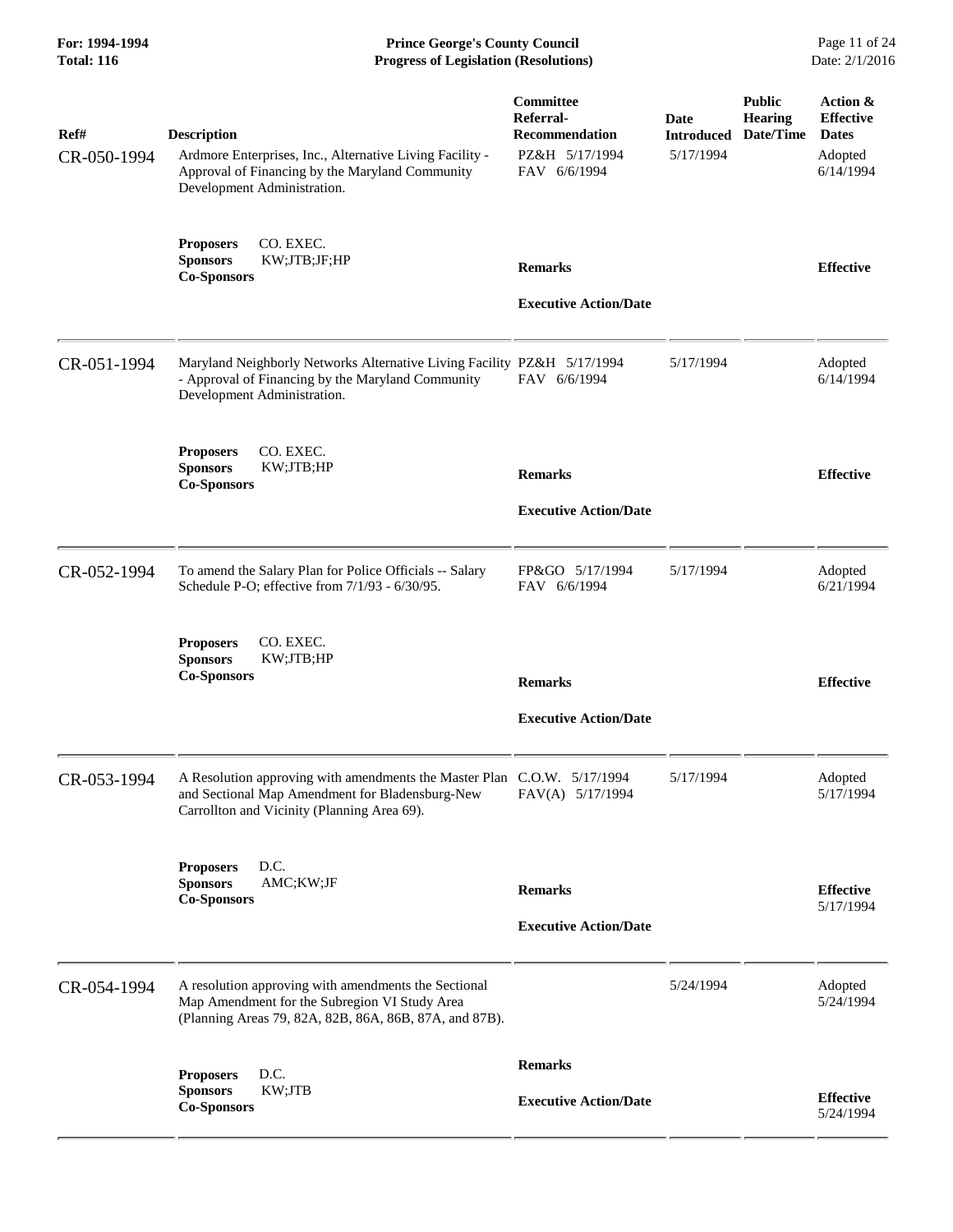**For: 1994-1994 Prince George's County Council** Page 12 of 24<br> **Progress of Legislation (Resolutions)** Date: 2/1/2016 **Total: 116 Progress of Legislation (Resolutions)** 

| Ref#        | <b>Description</b>                                                                                                                                                                     | Committee<br>Referral-<br><b>Recommendation</b> | <b>Date</b><br><b>Introduced</b> | <b>Public</b><br><b>Hearing</b><br>Date/Time | Action &<br><b>Effective</b><br><b>Dates</b> |
|-------------|----------------------------------------------------------------------------------------------------------------------------------------------------------------------------------------|-------------------------------------------------|----------------------------------|----------------------------------------------|----------------------------------------------|
| CR-055-1994 | To approve financing of Park Seton Elderly Housing<br>Project (Park Seton) by Maryland CDA and County<br>HOME funds, and approving payment-in-lieu of taxes<br>(PILOT) agreement.      | PZ&H 5/17/1994<br>FAV 5/17/1994                 | 5/17/1994                        |                                              | Adopted<br>6/7/1994                          |
|             | CO. EXEC.<br><b>Proposers</b><br><b>Sponsors</b><br><b>KW</b><br><b>Co-Sponsors</b>                                                                                                    | <b>Remarks</b><br><b>Executive Action/Date</b>  |                                  |                                              | <b>Effective</b>                             |
| CR-056-1994 | To amend the Salary Plan for General Schedule employees FP&GO 5/24/1994<br>to reflect new pay rates and other modified benefits--Salary FAV 6/6/1994<br>Schedule G; effective 6/26/94. |                                                 | 5/24/1994                        |                                              | Adopted<br>6/21/1994                         |
|             | CO. EXEC.<br><b>Proposers</b><br><b>Sponsors</b><br>KW;JTB<br><b>Co-Sponsors</b>                                                                                                       | <b>Remarks</b>                                  |                                  |                                              | <b>Effective</b>                             |
|             |                                                                                                                                                                                        | <b>Executive Action/Date</b>                    |                                  |                                              |                                              |
| CR-057-1994 | Approval of the Housing Authority 1994 Single Family<br>Mortgage Purchase Program & authorizing issuance of<br>bonds in an amount not to exceed \$21,000,000.                          | PZ&H 5/24/1994<br>FAV(A) 6/6/1994               | 5/24/1994                        |                                              | Adopted<br>6/21/1994                         |
|             | CO. EXEC.<br><b>Proposers</b><br><b>Sponsors</b><br>KW;HP;JTB;SD;JF;AMC<br><b>Co-Sponsors</b>                                                                                          | <b>Remarks</b>                                  |                                  |                                              | <b>Effective</b>                             |
|             |                                                                                                                                                                                        | <b>Executive Action/Date</b>                    |                                  |                                              |                                              |
| CR-058-1994 | To transfer Maryland Department of Trans-portation<br>Bonds in the amount of \$403,359, authorized pursuant to FAV(A) 6/13/1994<br>CB-95-1984, CB-72-1985 and CB-100-1986.             | FP&GO 5/24/1994                                 | 5/24/1994                        |                                              | Adopted<br>6/21/1994                         |
|             | CO. EXEC.<br><b>Proposers</b><br><b>Sponsors</b><br>KW<br><b>Co-Sponsors</b>                                                                                                           | <b>Remarks</b>                                  |                                  |                                              | <b>Effective</b>                             |
|             |                                                                                                                                                                                        | <b>Executive Action/Date</b>                    |                                  |                                              |                                              |
| CR-059-1994 | A Resolution to approve FY 1994-95 Operating and<br>Capital Budgets of the WSSC and recommend water and<br>sewer rates and ad valorem tax levies.                                      |                                                 | 5/25/1994                        |                                              | Adopted<br>5/25/1994                         |
|             | KW<br><b>Proposers</b>                                                                                                                                                                 | <b>Remarks</b>                                  |                                  |                                              |                                              |
|             | <b>Sponsors</b><br>KW;JTB;SD;HP;AMC<br><b>Co-Sponsors</b>                                                                                                                              | <b>Executive Action/Date</b>                    |                                  |                                              | <b>Effective</b>                             |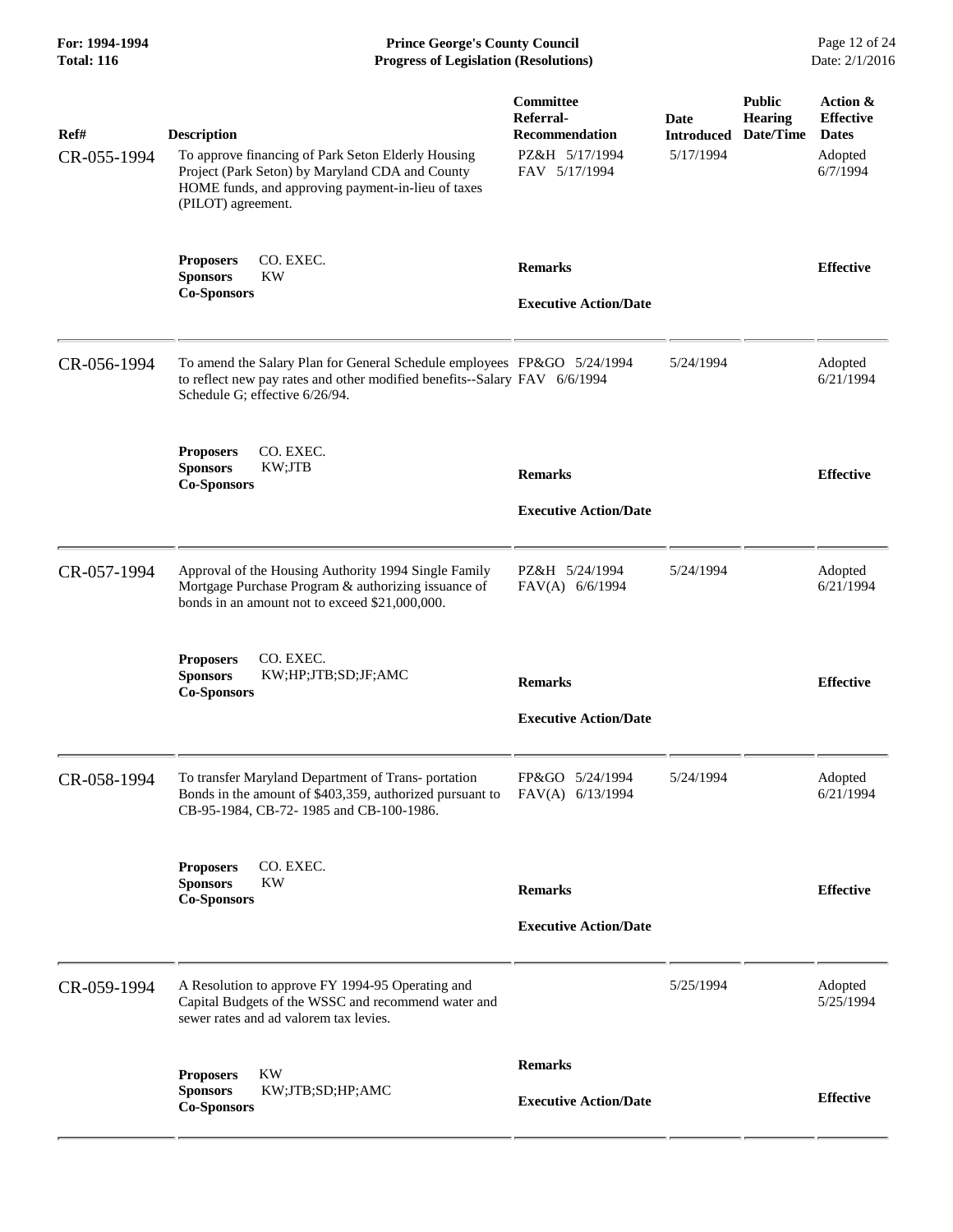**For: 1994-1994 Prince George's County Council** Page 13 of 24<br> **Progress of Legislation (Resolutions)** Date: 2/1/2016 **Total: 116 Progress of Legislation (Resolutions)** 

| Ref#<br>CR-060-1994 | <b>Description</b><br>A Resolution to adopt with amendments the WSSC FY<br>1995-2000 Capital Improvements Program for Prince<br>George's County for Water and Sewerage. | Committee<br>Referral-<br><b>Recommendation</b> | <b>Date</b><br><b>Introduced</b><br>5/25/1994 | <b>Public</b><br><b>Hearing</b><br>Date/Time | Action &<br><b>Effective</b><br><b>Dates</b><br>Adopted<br>5/25/1994 |
|---------------------|-------------------------------------------------------------------------------------------------------------------------------------------------------------------------|-------------------------------------------------|-----------------------------------------------|----------------------------------------------|----------------------------------------------------------------------|
|                     | <b>KW</b><br><b>Proposers</b><br>KW;HP;SD;JTB<br><b>Sponsors</b><br><b>Co-Sponsors</b>                                                                                  | <b>Remarks</b><br><b>Executive Action/Date</b>  |                                               |                                              | <b>Effective</b>                                                     |
| CR-061-1994         | Fiscal Year 1995 Budget and Tax Rate Washington<br>Suburban Transit Commission.                                                                                         |                                                 | 5/25/1994                                     |                                              | Adopted<br>5/25/1994                                                 |
|                     | <b>KW</b><br><b>Proposers</b><br>KW;JF;HP;JTB<br><b>Sponsors</b><br><b>Co-Sponsors</b>                                                                                  | <b>Remarks</b><br><b>Executive Action/Date</b>  |                                               |                                              | <b>Effective</b>                                                     |
| CR-062-1994         | To provide an interdepartmental transfer of appropriations<br>to various County Agencies in the General Fund<br>(\$1,713,000).                                          | FP&GO 5/24/1994<br>FAV 6/6/1994                 | 5/24/1994                                     |                                              | Adopted<br>6/14/1994                                                 |
|                     | CO. EXEC.<br><b>Proposers</b><br><b>Sponsors</b><br>KW;HP;JTB<br><b>Co-Sponsors</b>                                                                                     | <b>Remarks</b><br><b>Executive Action/Date</b>  |                                               |                                              | <b>Effective</b>                                                     |
| CR-063-1994         | Issuance of a Building Permit for property owned by<br>Thomas M. Weeks and Robert R. Wurtz.                                                                             | PZ&H 5/24/1994                                  | 5/24/1994                                     |                                              | Adopted<br>5/24/1994                                                 |
|                     | Proposers CO. EXEC.<br>KW;SM<br><b>Sponsors</b><br><b>Co-Sponsors</b>                                                                                                   | <b>Remarks</b><br><b>Executive Action/Date</b>  |                                               |                                              | <b>Effective</b>                                                     |
| CR-064-1994         | Assigned.                                                                                                                                                               |                                                 |                                               |                                              |                                                                      |
|                     | <b>Proposers</b><br><b>Sponsors</b><br><b>Co-Sponsors</b>                                                                                                               | <b>Remarks</b><br><b>Executive Action/Date</b>  |                                               |                                              | <b>Effective</b>                                                     |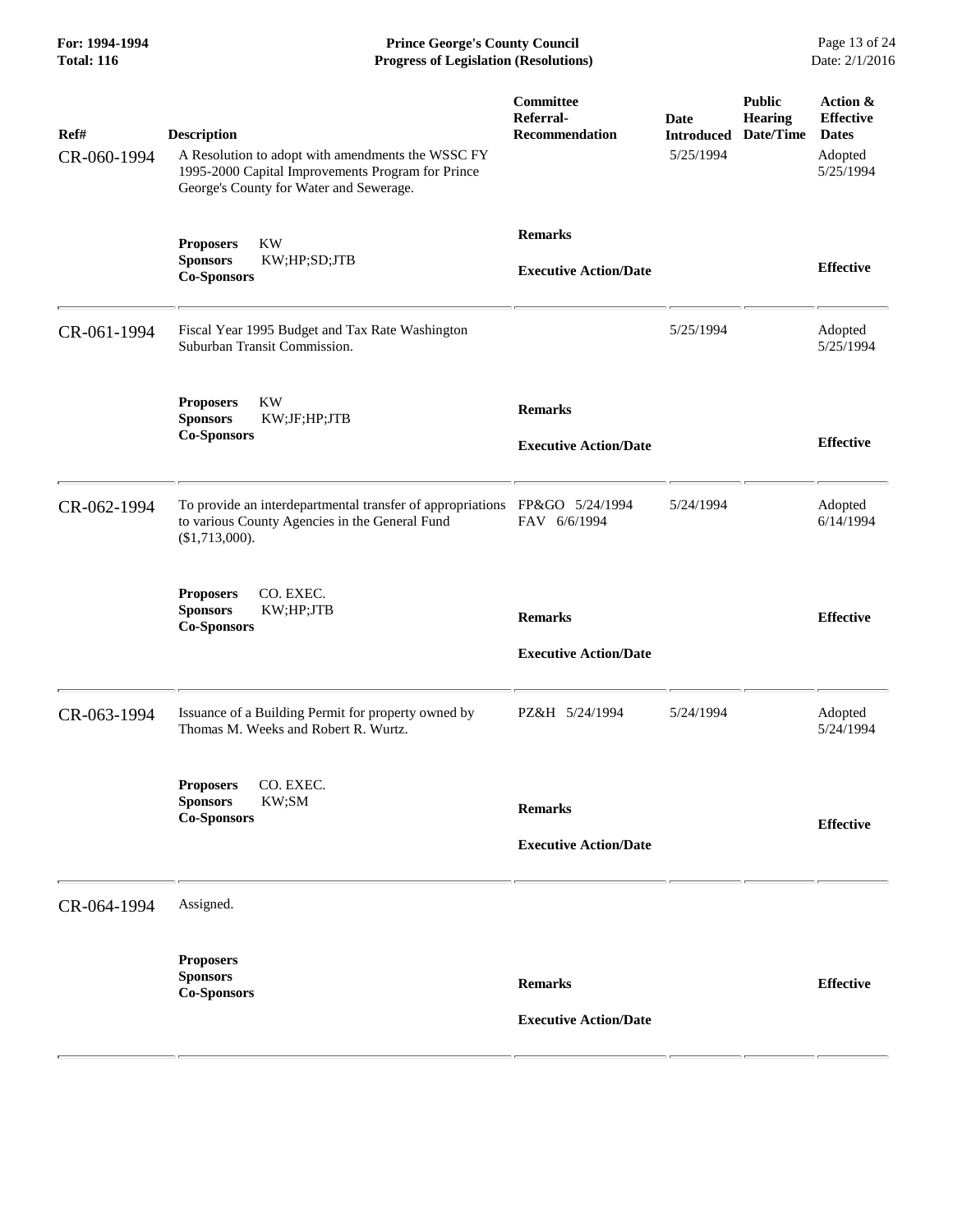**For: 1994-1994 Prince George's County Council** Page 14 of 24<br> **Progress of Legislation (Resolutions)** Date: 2/1/2016 **Total: 116 Progress of Legislation (Resolutions)** 

| Ref#<br>CR-065-1994 | <b>Description</b><br>To create a Task Force to study compensation for County<br>Boards and Commissions.                                                    | <b>Committee</b><br>Referral-<br><b>Recommendation</b><br>FP&GO 6/7/1994<br>FAV(A) 6/13/1994 | Date<br><b>Introduced</b><br>6/7/1994 | <b>Public</b><br><b>Hearing</b><br>Date/Time | Action &<br><b>Effective</b><br><b>Dates</b><br>Adopted<br>6/21/1994 |
|---------------------|-------------------------------------------------------------------------------------------------------------------------------------------------------------|----------------------------------------------------------------------------------------------|---------------------------------------|----------------------------------------------|----------------------------------------------------------------------|
|                     | KW<br><b>Proposers</b><br><b>Sponsors</b><br><b>KW</b><br><b>Co-Sponsors</b>                                                                                | <b>Remarks</b>                                                                               |                                       |                                              | <b>Effective</b>                                                     |
|                     |                                                                                                                                                             | <b>Executive Action/Date</b>                                                                 |                                       |                                              |                                                                      |
| CR-066-1994         | A Resolution concerning the Tax Rates for FY1994-95 for<br>the purpose of imposing and levying the tax rates for the<br>fiscal year beginning July 1, 1994. |                                                                                              | 6/14/1994                             |                                              | Adopted<br>6/14/1994                                                 |
|                     | <b>KW</b><br><b>Proposers</b>                                                                                                                               | <b>Remarks</b>                                                                               |                                       |                                              |                                                                      |
|                     | <b>Sponsors</b><br>KW<br><b>Co-Sponsors</b>                                                                                                                 | <b>Executive Action/Date</b>                                                                 |                                       |                                              | <b>Effective</b><br>7/1/1994                                         |
| CR-067-1994         | To amend the Salary Plan for County Police Civilian<br>Employees - Salary Schedule T; effective 7/1/93 to<br>$6/30/95$ .                                    | FP&GO 6/7/1994<br>FAV 6/13/1994                                                              | 6/7/1994                              |                                              | Adopted<br>7/12/1994                                                 |
|                     | <b>Proposers</b><br>CO. EXEC.<br>KW;HP;RC<br><b>Sponsors</b><br><b>Co-Sponsors</b>                                                                          | <b>Remarks</b><br>(SEE ALSO CB-83-1994)<br><b>Executive Action/Date</b>                      |                                       |                                              | <b>Effective</b>                                                     |
| CR-068-1994         | To amend the Salary Plan for the Deputy Sheriffs (Private FP&GO 6/7/1994<br>- Lieutenant) -- Salary Schedule W; effective 7/1/93 to<br>$6/30/95$ .          | FAV 6/13/1994                                                                                | 6/7/1994                              |                                              | Adopted<br>7/12/1994                                                 |
|                     | CO. EXEC.<br><b>Proposers</b><br><b>Sponsors</b><br>KW;RC;HP<br><b>Co-Sponsors</b>                                                                          | <b>Remarks</b><br>(SEE ALSO CB-84-1994)<br><b>Executive Action/Date</b>                      |                                       |                                              | <b>Effective</b>                                                     |
| CR-069-1994         | To amend the Salary Plan for Council 67, AFSCME,<br>ALF-CIO, Local 3279 (DER Clerical Units I and II) --<br>Salary Schedule C; effective 7/1/93 to 6/30/95. | FP&GO 6/7/1994<br>FAV 6/13/1994                                                              | 6/7/1994                              |                                              | Adopted<br>7/12/1994                                                 |
|                     | CO. EXEC.<br><b>Proposers</b><br><b>Sponsors</b><br>KW;RC;HP<br><b>Co-Sponsors</b>                                                                          | <b>Remarks</b><br>(SEE ALSO CB-85-1994)<br><b>Executive Action/Date</b>                      |                                       |                                              | <b>Effective</b>                                                     |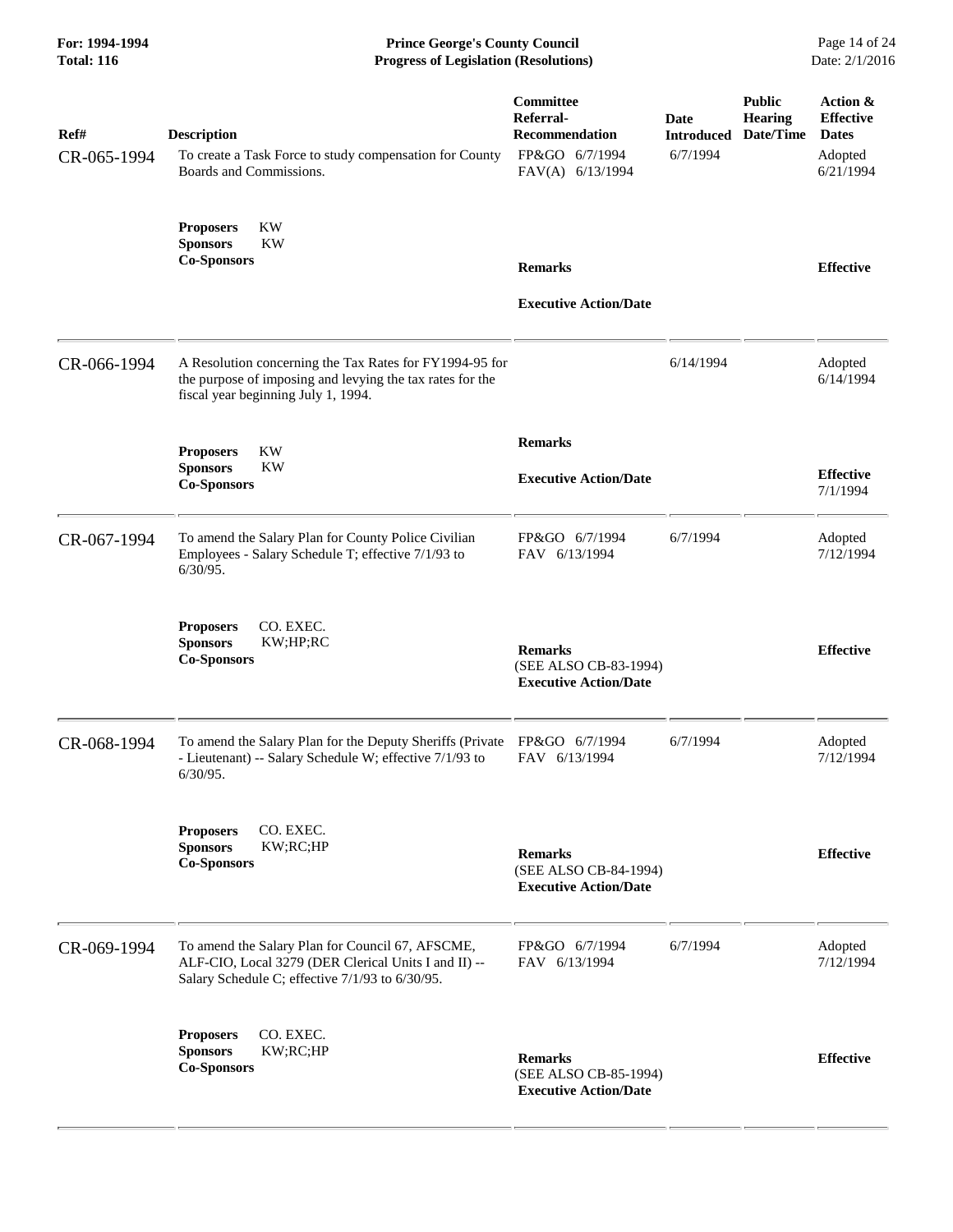| For: 1994-1994<br><b>Total: 116</b> | <b>Prince George's County Council</b><br><b>Progress of Legislation (Resolutions)</b>                                                                                     |                                                                                           |                                       |                                              | Page 15 of 24<br>Date: 2/1/2016                                      |
|-------------------------------------|---------------------------------------------------------------------------------------------------------------------------------------------------------------------------|-------------------------------------------------------------------------------------------|---------------------------------------|----------------------------------------------|----------------------------------------------------------------------|
| Ref#<br>CR-070-1994                 | <b>Description</b><br>To amend Salary Plan for Civilian Units, Deputy Sheriffs'<br>Association -- Salary Schedule Z; effective through<br>$6/30/95$ .                     | <b>Committee</b><br>Referral-<br><b>Recommendation</b><br>FP&GO 6/7/1994<br>FAV 6/13/1994 | Date<br><b>Introduced</b><br>6/7/1994 | <b>Public</b><br><b>Hearing</b><br>Date/Time | Action &<br><b>Effective</b><br><b>Dates</b><br>Adopted<br>7/12/1994 |
|                                     | CO. EXEC.<br><b>Proposers</b><br>KW;HP;RC<br><b>Sponsors</b><br><b>Co-Sponsors</b>                                                                                        | <b>Remarks</b><br>(SEE ALSO CB-86-1994)<br><b>Executive Action/Date</b>                   |                                       |                                              | <b>Effective</b>                                                     |
| CR-071-1994                         | The 1994 April Cycle of Amendments to include the water HS 6/14/1994<br>and sewer category designations; Proposed 1994<br>Comprehensive Ten Year Water and Sewerage Plan. | FAV(A) 7/13/1994                                                                          | 6/14/1994                             | 7/12/1994<br>10:30 AM                        | Adopted<br>7/19/1994                                                 |
|                                     | CO. EXEC.<br><b>Proposers</b><br><b>Sponsors</b><br>KW;HP;JF;JTB<br><b>Co-Sponsors</b>                                                                                    | <b>Remarks</b><br><b>Executive Action/Date</b>                                            |                                       |                                              | <b>Effective</b><br>8/2/1994                                         |
| CR-072-1994                         | Supplementary Appropriation of Federal, State and Private FP&GO 6/14/1994<br>Funds for FY93-94 in the amount of \$3,636,614 for<br>various County Agencies.               | FAV 6/20/1994                                                                             | 6/14/1994                             |                                              | Adopted<br>6/21/1994                                                 |
|                                     | CO. EXEC.<br><b>Proposers</b><br>KW;HP;JTB;JF<br><b>Sponsors</b><br><b>Co-Sponsors</b>                                                                                    | <b>Remarks</b><br><b>Executive Action/Date</b>                                            |                                       |                                              | <b>Effective</b>                                                     |
| CR-073-1994                         | Pin Oak Village Apartments Elderly Project - Approval of PZ&H 6/14/1994<br>Financing by the Maryland Community Development<br>Administration.                             | FAV(A) 7/11/1994                                                                          | 6/14/1994                             |                                              | Adopted<br>7/19/1994                                                 |
|                                     | CO. EXEC.<br><b>Proposers</b><br><b>Sponsors</b><br>KW;JF;HP<br><b>Co-Sponsors</b>                                                                                        | <b>Remarks</b><br><b>Executive Action/Date</b>                                            |                                       |                                              | <b>Effective</b>                                                     |
| CR-074-1994                         | To amend the Salary Plan for Prince George's Correctional FP&GO 6/14/1994<br>Officers' Assoc.,-- Salary Schedule D; effective 7/1/93<br>through $6/30/95$ .               | FAV 6/20/1994                                                                             | 6/14/1994                             |                                              | Adopted<br>7/12/1994                                                 |
|                                     | CO. EXEC.<br><b>Proposers</b><br>KW;JTB;SD;JF;HP<br><b>Sponsors</b><br><b>Co-Sponsors</b>                                                                                 | <b>Remarks</b><br>(SEE ALSO CB-99-1994)<br><b>Executive Action/Date</b>                   |                                       |                                              | <b>Effective</b>                                                     |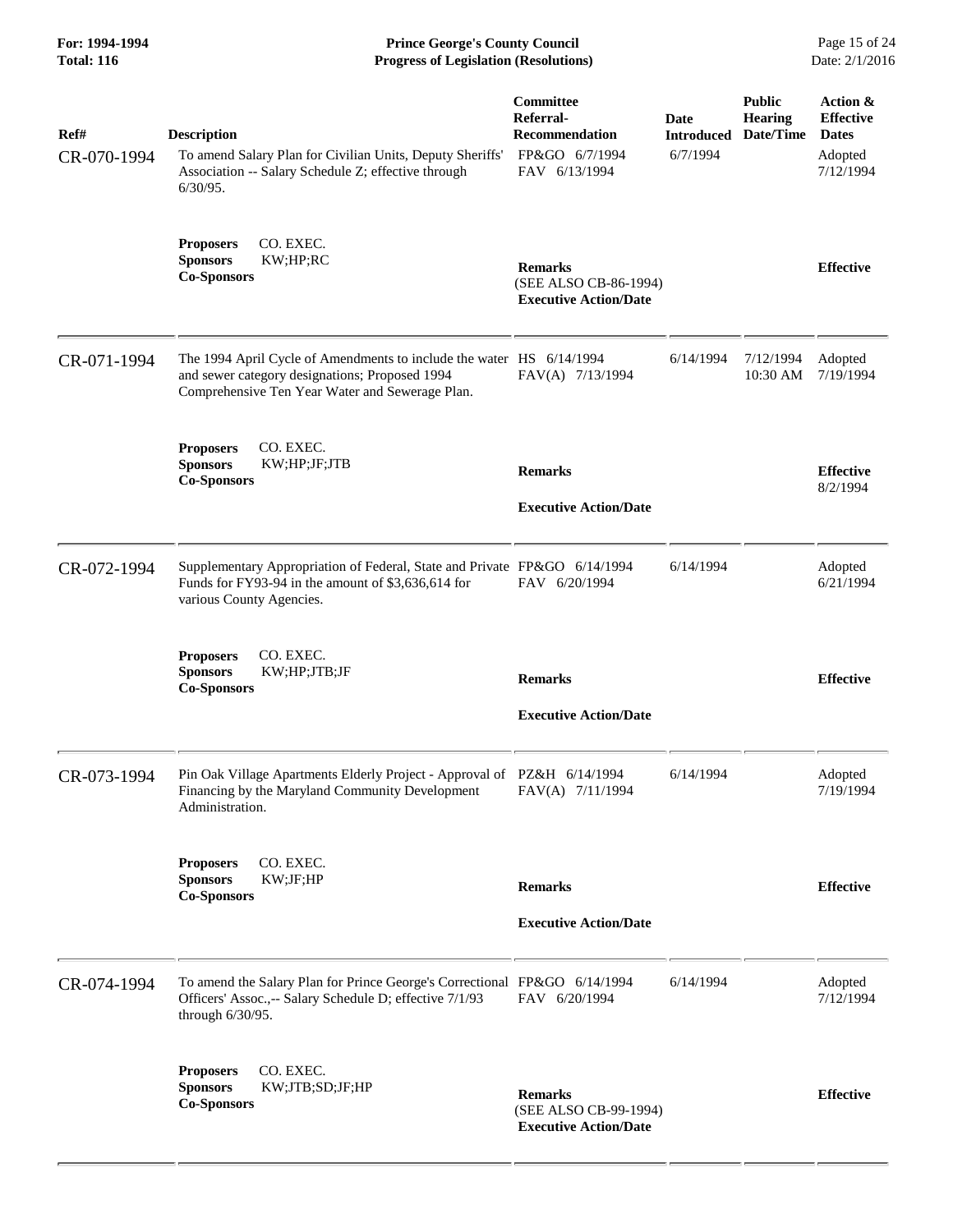| For: 1994-1994<br><b>Total: 116</b> | <b>Prince George's County Council</b><br><b>Progress of Legislation (Resolutions)</b>                                                                    |                                                                     |                                               |                                       | Page 16 of 24<br>Date: 2/1/2016                                      |
|-------------------------------------|----------------------------------------------------------------------------------------------------------------------------------------------------------|---------------------------------------------------------------------|-----------------------------------------------|---------------------------------------|----------------------------------------------------------------------|
| Ref#<br>CR-075-1994                 | <b>Description</b><br>Country View Apartments Project - Approval of Financing PZ&H 6/21/1994<br>by the Maryland Community Development<br>Administration. | Committee<br>Referral-<br><b>Recommendation</b><br>FAV(A) 7/11/1994 | <b>Date</b><br><b>Introduced</b><br>6/21/1994 | <b>Public</b><br>Hearing<br>Date/Time | Action &<br><b>Effective</b><br><b>Dates</b><br>Adopted<br>7/19/1994 |
|                                     | CO. EXEC.<br><b>Proposers</b><br>KW;RC;HP;JTB<br><b>Sponsors</b><br><b>Co-Sponsors</b>                                                                   | <b>Remarks</b><br><b>Executive Action/Date</b>                      |                                               |                                       | <b>Effective</b>                                                     |
| CR-076-1994                         | Department of Corrections - to establish inmate medical<br>fees that may be deducted from an inmate's account.                                           | FP&GO<br>FAV 6/20/1994                                              | 6/22/1994                                     |                                       | Adopted<br>6/22/1994                                                 |
|                                     | CO. EXEC.<br><b>Proposers</b><br>KW;SM;JTB;RC<br><b>Sponsors</b><br><b>Co-Sponsors</b>                                                                   | <b>Remarks</b><br><b>Executive Action/Date</b>                      |                                               |                                       | <b>Effective</b><br>7/1/1994                                         |
| CR-077-1994                         | To amend Salary Plan for Sheriff's Dept. Officials<br>(Captains and Majors) -- Salary Schedule S-O; effective<br>7/1/93 through 6/30/95.                 | FP&GO 6/22/1994<br>FAV 7/11/1994                                    | 6/22/1994                                     |                                       | Adopted<br>7/19/1994                                                 |
|                                     | CO. EXEC.<br><b>Proposers</b><br>KW;JTB;HP<br><b>Sponsors</b><br><b>Co-Sponsors</b>                                                                      | <b>Remarks</b><br><b>Executive Action/Date</b>                      |                                               |                                       | <b>Effective</b>                                                     |
| CR-078-1994                         | To amend the Salary Plan the Department of Corrections'<br>Officials -- Salary Schedule C-O; effective 7/1/93 through FAV 7/11/1994<br>$6/30/95$ .       | FP&GO 6/22/1994                                                     | 6/22/1994                                     |                                       | Adopted<br>7/19/1994                                                 |
|                                     | CO. EXEC.<br><b>Proposers</b><br><b>Sponsors</b><br>KW;JTB;HP<br><b>Co-Sponsors</b>                                                                      | <b>Remarks</b><br><b>Executive Action/Date</b>                      |                                               |                                       | <b>Effective</b>                                                     |
| CR-079-1994                         | To amend the Salary Plan for Fire Officials -- Salary<br>Schedule F-O; effective 7/1/93 through 6/30/95.                                                 | FP&GO 6/22/1994<br>FAV 7/11/1994                                    | 6/22/1994                                     |                                       | Adopted<br>7/19/1994                                                 |
|                                     | CO. EXEC.<br><b>Proposers</b><br><b>Sponsors</b><br>KW;JTB;HP<br><b>Co-Sponsors</b>                                                                      | <b>Remarks</b><br><b>Executive Action/Date</b>                      |                                               |                                       | <b>Effective</b>                                                     |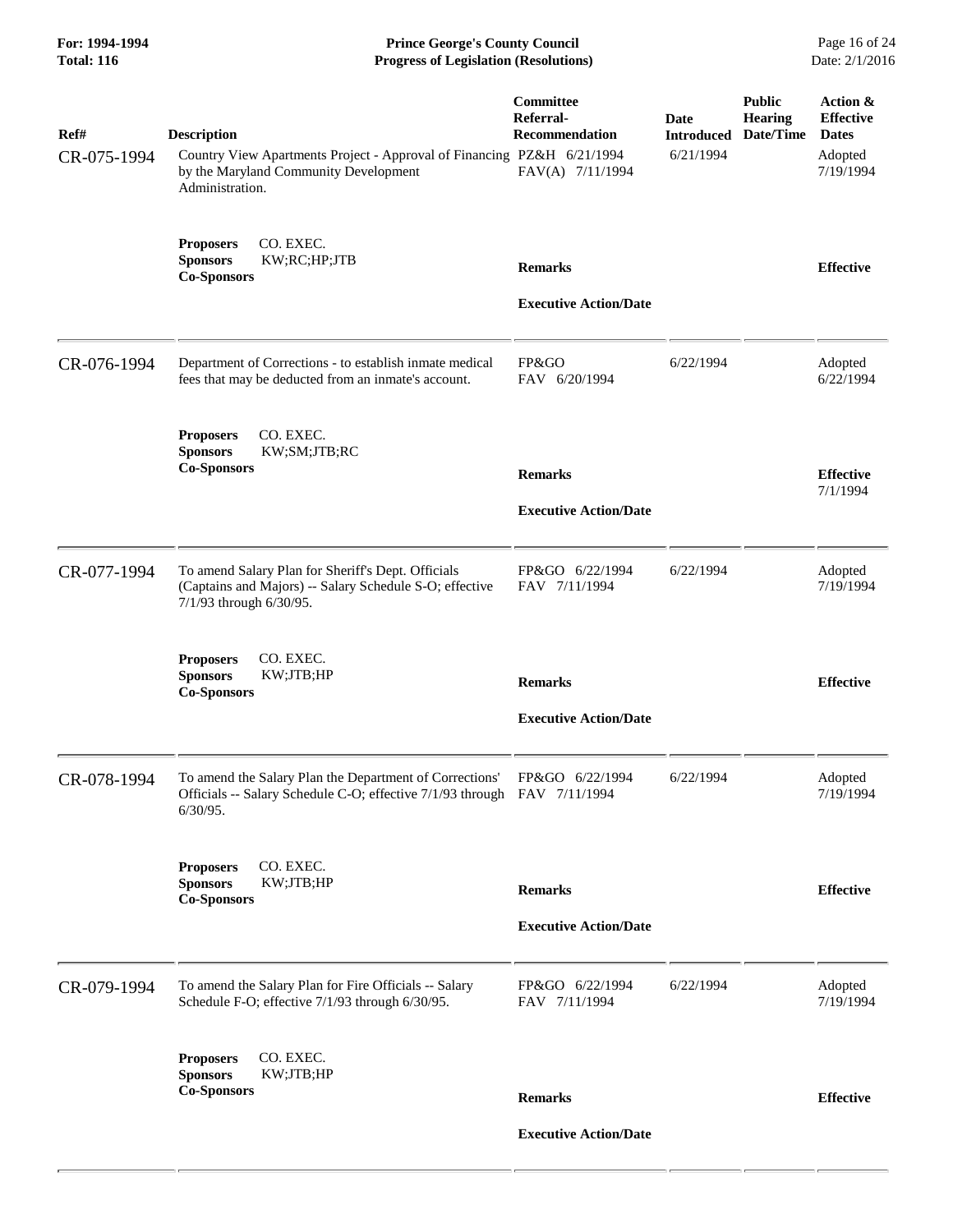**For: 1994-1994 Prince George's County Council** Page 17 of 24<br> **Progress of Legislation (Resolutions)** Date: 2/1/2016 **Total: 116 Progress of Legislation (Resolutions)** 

| Ref#<br>CR-080-1994 | <b>Description</b><br>To amend the Salary Plan for the Interna-tional<br>Association of Fire Fighters, Local 1619 -- Salary Schedule FAV 7/11/1994<br>S; effective 7/1/93 through 6/30/95.    | <b>Committee</b><br>Referral-<br><b>Recommendation</b><br>FP&GO 6/22/1994   | <b>Date</b><br><b>Introduced</b><br>6/22/1994 | <b>Public</b><br><b>Hearing</b><br>Date/Time | Action &<br><b>Effective</b><br><b>Dates</b><br>Adopted<br>7/19/1994 |
|---------------------|-----------------------------------------------------------------------------------------------------------------------------------------------------------------------------------------------|-----------------------------------------------------------------------------|-----------------------------------------------|----------------------------------------------|----------------------------------------------------------------------|
|                     | CO. EXEC.<br><b>Proposers</b><br>KW;HP;JTB;JF<br><b>Sponsors</b><br><b>Co-Sponsors</b>                                                                                                        | <b>Remarks</b><br>(SEE ALSO<br>CB-104-1994)<br><b>Executive Action/Date</b> |                                               |                                              | <b>Effective</b>                                                     |
| CR-081-1994         | To amend the Salary Plan for International Association of FP&GO 6/22/1994<br>Fire Fighters, Local 1619 (Paramedics) -- Salary Schedule FAV 7/11/1994<br>M; effective 7/1/93 through 6/30/95.  |                                                                             | 6/22/1994                                     |                                              | Adopted<br>7/19/1994                                                 |
|                     | CO. EXEC.<br><b>Proposers</b><br><b>Sponsors</b><br>KW;JTB;HP<br><b>Co-Sponsors</b>                                                                                                           | <b>Remarks</b><br>(SEE ALSO<br>CB-104-1994)<br><b>Executive Action/Date</b> |                                               |                                              | <b>Effective</b>                                                     |
| CR-082-1994         | A Resolution to approve a revisory amend- ment to the<br>Sectional Map Amendment for Planning Area 68, in<br>accordance with Sec. 27-228 of the County Code.                                  |                                                                             | 6/22/1994                                     | 7/19/1994<br>2:00 P.M.                       | Adopted<br>7/19/1994                                                 |
|                     | D.C.<br><b>Proposers</b><br><b>Sponsors</b><br>KW;JTB;JF;HP<br><b>Co-Sponsors</b>                                                                                                             | <b>Remarks</b><br><b>Executive Action/Date</b>                              |                                               |                                              | <b>Effective</b>                                                     |
| CR-083-1994         | A Resolution to approve a Sec. 108 HUD loan for<br>\$6,000,000 to help finance revitaliza- tion of the Eastover FAV 7/11/1994<br>Shopping Center on Indian Head Highway in Forest<br>Heights. | PZ&H                                                                        | 7/12/1994                                     |                                              | Adopted<br>7/19/1994                                                 |
|                     | CO. EXEC.<br><b>Proposers</b><br><b>Sponsors</b><br>KW;RC;JTB;HP;SM<br><b>Co-Sponsors</b>                                                                                                     | <b>Remarks</b><br><b>Executive Action/Date</b>                              |                                               |                                              | <b>Effective</b>                                                     |
| CR-084-1994         | Assigned.                                                                                                                                                                                     |                                                                             |                                               |                                              |                                                                      |
|                     | <b>Proposers</b><br><b>Sponsors</b><br><b>Co-Sponsors</b>                                                                                                                                     | <b>Remarks</b><br><b>Executive Action/Date</b>                              |                                               |                                              | <b>Effective</b>                                                     |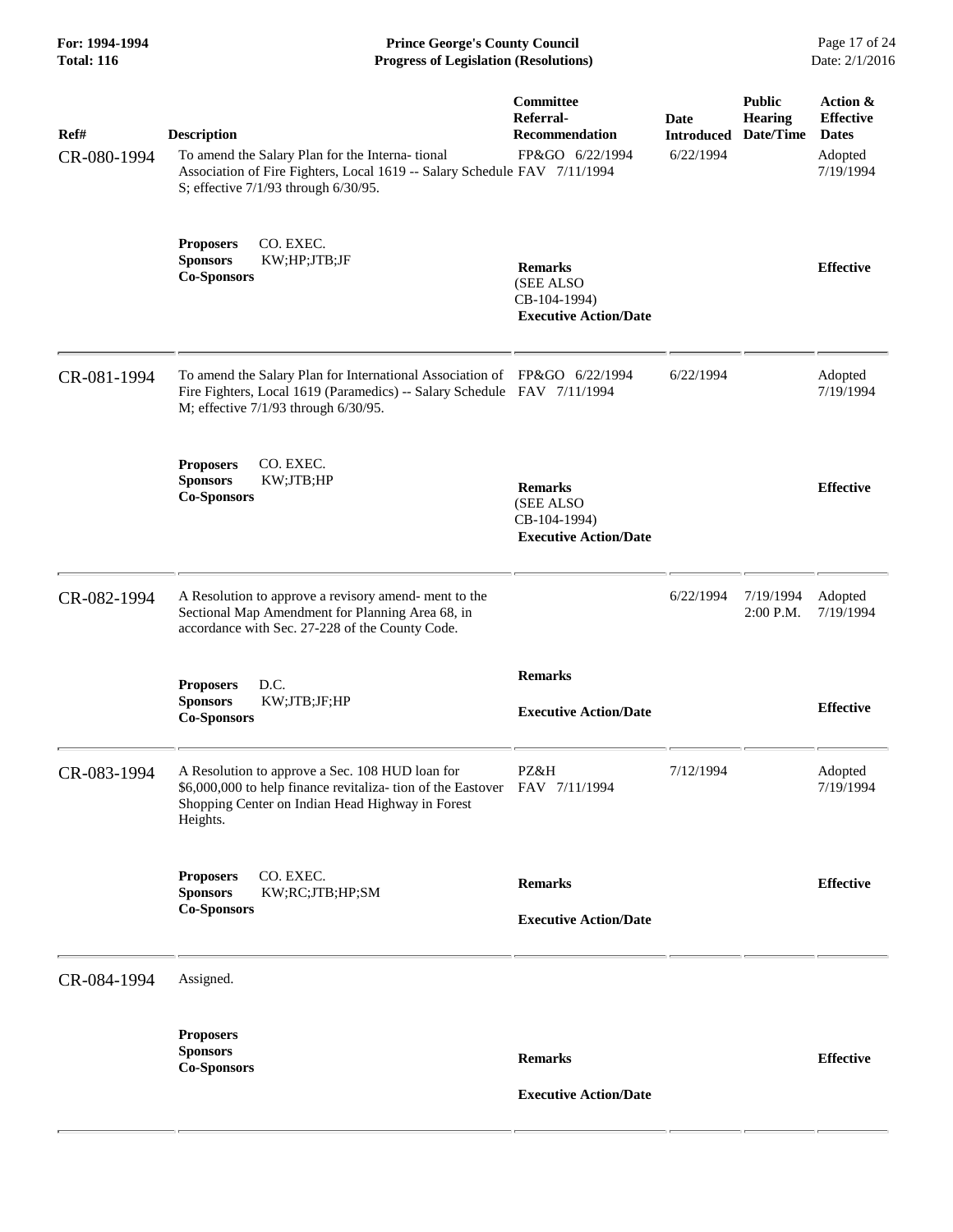**For: 1994-1994 Prince George's County Council** Page 18 of 24<br> **Progress of Legislation (Resolutions)** Date: 2/1/2016 **Total: 116 Progress of Legislation (Resolutions)** 

| Ref#<br>CR-085-1994 | <b>Description</b><br>A Resolution for the purpose of imposing an admissions<br>and amusement tax in Prince George's County.                                                                              | Committee<br>Referral-<br><b>Recommendation</b>                             | <b>Date</b><br><b>Introduced</b><br>7/19/1994 | <b>Public</b><br><b>Hearing</b><br>Date/Time | Action &<br><b>Effective</b><br><b>Dates</b><br>Adopted<br>7/19/1994 |
|---------------------|-----------------------------------------------------------------------------------------------------------------------------------------------------------------------------------------------------------|-----------------------------------------------------------------------------|-----------------------------------------------|----------------------------------------------|----------------------------------------------------------------------|
|                     | KW<br><b>Proposers</b><br><b>Sponsors</b><br><b>KW</b><br><b>Co-Sponsors</b>                                                                                                                              | <b>Remarks</b><br>(SEE CB-69-1994)<br><b>Executive Action/Date</b>          |                                               |                                              | <b>Effective</b>                                                     |
| CR-086-1994         | To establish that a 174 unit townhouse de-velopment<br>known as Pennsylvania Crossing Subdivision located in<br>census tract 802103 qualifies for a Revitalization Tax<br>Credit.                         |                                                                             | 7/19/1994                                     |                                              | Adopted<br>7/19/1994                                                 |
|                     |                                                                                                                                                                                                           | <b>Remarks</b>                                                              |                                               |                                              |                                                                      |
|                     | <b>JTB</b><br><b>Proposers</b><br><b>JTB</b><br><b>Sponsors</b><br><b>Co-Sponsors</b>                                                                                                                     | <b>Executive Action/Date</b>                                                |                                               |                                              | <b>Effective</b>                                                     |
| CR-087-1994         | 1994 Local Ballot Questions - to designate the form and<br>order in which local questions shall be placed on the ballot.                                                                                  |                                                                             | 7/19/1994                                     |                                              | Adopted<br>7/19/1994                                                 |
|                     | <b>KW</b><br><b>Proposers</b><br><b>Sponsors</b><br><b>KW</b><br><b>Co-Sponsors</b>                                                                                                                       | <b>Remarks</b><br><b>Executive Action/Date</b>                              |                                               |                                              | <b>Effective</b>                                                     |
|                     |                                                                                                                                                                                                           |                                                                             |                                               |                                              |                                                                      |
| CR-088-1994         | To amend the Salary Plan for International Association of FP&GO 7/19/1994<br>Fire Fighters, Local 1619 (Nonuniformed Civilian Unit) -- FAV 9/19/1994<br>Salary Schedule H; effective 7/1/93 thru 6/30/95. |                                                                             | 7/19/1994                                     |                                              | Adopted<br>9/20/1994                                                 |
|                     | <b>Proposers</b><br>CO. EXEC.<br>KW;JTB;SD<br><b>Sponsors</b><br><b>Co-Sponsors</b>                                                                                                                       | <b>Remarks</b><br>(SEE ALSO<br>CB-114-1994)<br><b>Executive Action/Date</b> |                                               |                                              | <b>Effective</b>                                                     |
| CR-089-1994         | To amend the Salary Plan for International Association of<br>Fire Fighters, Local 1619 (Uniformed Civilian Unit) --<br>Salary Schedule B; effective 7/1/93 thru 6/30/95.                                  | FP&GO 7/19/1994<br>FAV 9/19/1994                                            | 7/19/1994                                     |                                              | Adopted<br>9/20/1994                                                 |
|                     | CO. EXEC.<br><b>Proposers</b><br>KW;JTB;SD<br><b>Sponsors</b><br><b>Co-Sponsors</b>                                                                                                                       | <b>Remarks</b><br>(SEE ALSO<br>CB-115-1994)<br><b>Executive Action/Date</b> |                                               |                                              | <b>Effective</b>                                                     |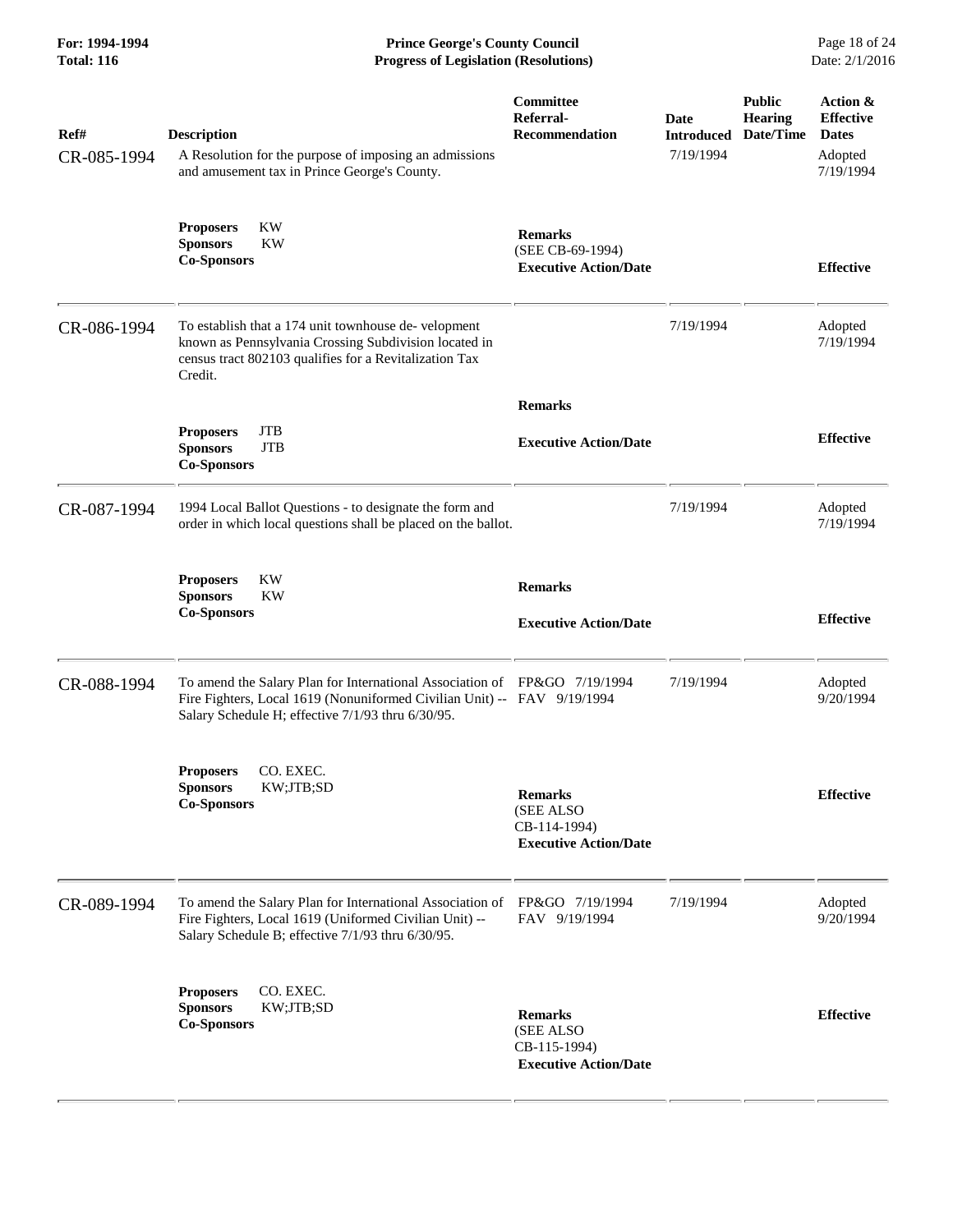**For: 1994-1994 Prince George's County Council** Page 19 of 24<br> **Progress of Legislation (Resolutions)** Date: 2/1/2016 **Total: 116 Progress of Legislation (Resolutions)** 

| Ref#<br>CR-090-1994 | <b>Description</b><br>A Resolution to change the water and sewer category<br>designation for the A. H. Smith property within the 1994<br>Comprehensive Ten Year Water & Sewerage Plan. | Committee<br>Referral-<br><b>Recommendation</b><br>C.O.W. 7/19/1994<br>FAV 9/26/1994 | Date<br><b>Introduced</b><br>7/19/1994 | <b>Public</b><br><b>Hearing</b><br>Date/Time<br>9/20/1994<br>$1:30$ P.M. | Action &<br><b>Effective</b><br><b>Dates</b><br>Adopted<br>9/27/1994 |
|---------------------|----------------------------------------------------------------------------------------------------------------------------------------------------------------------------------------|--------------------------------------------------------------------------------------|----------------------------------------|--------------------------------------------------------------------------|----------------------------------------------------------------------|
|                     | CO. EXEC.<br><b>Proposers</b><br><b>KW</b><br><b>Sponsors</b><br><b>Co-Sponsors</b>                                                                                                    | <b>Remarks</b><br><b>Executive Action/Date</b>                                       |                                        |                                                                          | <b>Effective</b><br>10/17/1994                                       |
| CR-091-1994         | To extend the appointment of Richard W. Bradley as<br>Acting Director of Finance for an additional four calendar<br>months after August 29, 1994.                                      |                                                                                      | 7/19/1994                              |                                                                          | Adopted<br>7/19/1994                                                 |
|                     | CO. EXEC.<br><b>Proposers</b><br><b>Sponsors</b><br>KW;JTB;AMC<br><b>Co-Sponsors</b>                                                                                                   | <b>Remarks</b><br><b>Executive Action/Date</b>                                       |                                        |                                                                          | <b>Effective</b>                                                     |
| CR-092-1994         | To approve the issuance of a bldg. permit for property<br>owned by Jay W. Watson for a commercial business, S&M<br>Trash d/b/a Dixie Trash, subsidiary of Browning-Ferris<br>Ind.      |                                                                                      | 7/19/1994                              |                                                                          | Adopted<br>7/19/1994                                                 |
|                     | CO. EXEC.<br><b>Proposers</b><br><b>Sponsors</b><br><b>KW</b><br><b>Co-Sponsors</b>                                                                                                    | <b>Remarks</b><br><b>Executive Action/Date</b>                                       |                                        |                                                                          | <b>Effective</b>                                                     |
| CR-093-1994         | To approve the financing of the construc- tion of the<br>Woods of Marlton Phase II Project by the State of<br>Maryland Community Development Administration.                           |                                                                                      | 7/19/1994                              |                                                                          | Adopted<br>7/19/1994                                                 |
|                     | CO. EXEC.<br><b>Proposers</b><br><b>Sponsors</b><br>JTB;AMC;HP<br><b>Co-Sponsors</b>                                                                                                   | <b>Remarks</b><br><b>Executive Action/Date</b>                                       |                                        |                                                                          | <b>Effective</b>                                                     |
| CR-094-1994         | To approve the financing of the construc- tion of the<br>Hilltop Garden Apts. project by the State of Maryland<br>Community Dev. Administration.                                       |                                                                                      | 7/19/1994                              |                                                                          | Adopted<br>7/19/1994                                                 |
|                     | <b>Proposers</b><br>CO. EXEC.<br>KW;JTB<br><b>Sponsors</b><br><b>Co-Sponsors</b>                                                                                                       | <b>Remarks</b><br><b>Executive Action/Date</b>                                       |                                        |                                                                          | <b>Effective</b>                                                     |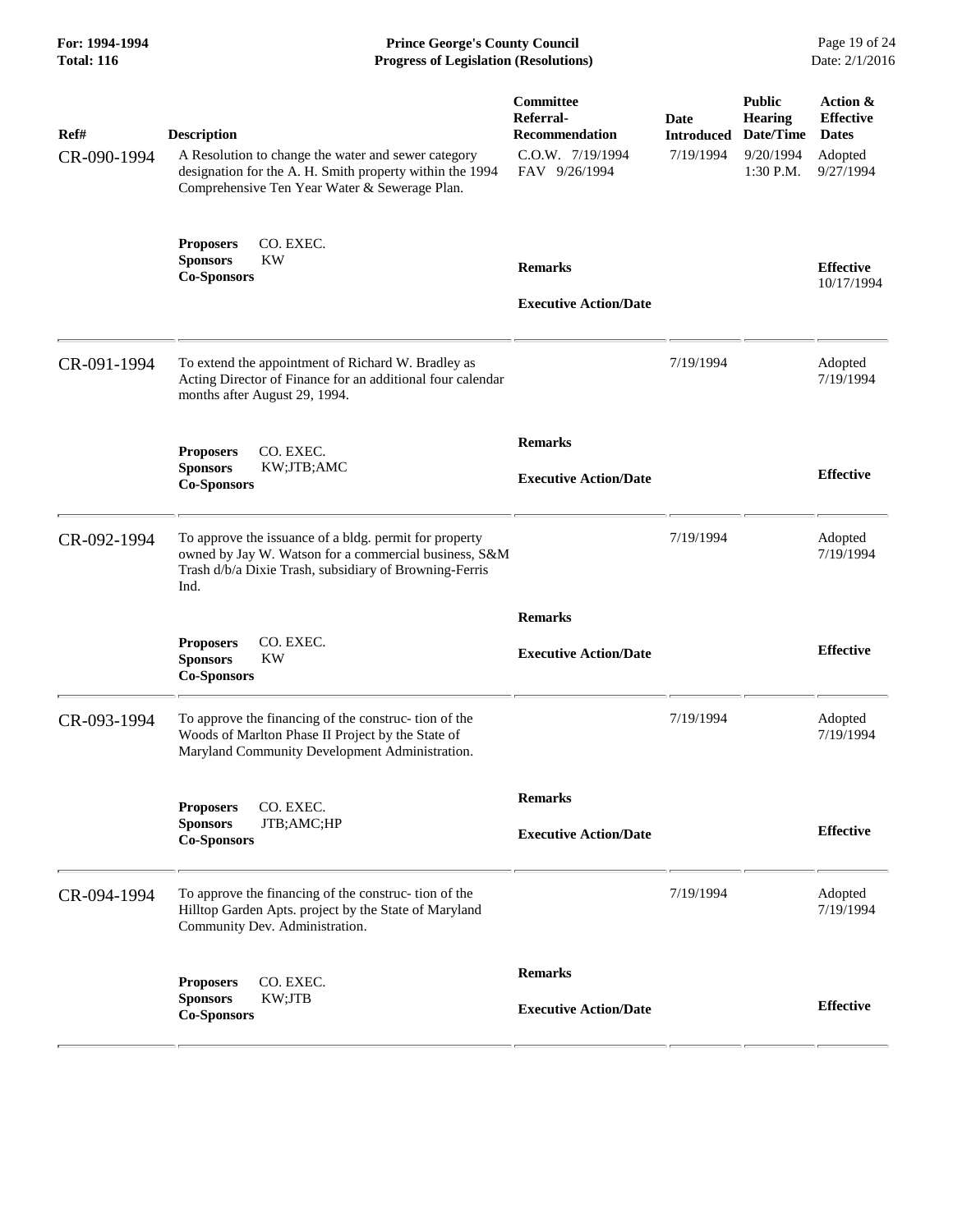**For: 1994-1994 Prince George's County Council** Page 20 of 24<br> **Progress of Legislation (Resolutions)** Date: 2/1/2016 **Total: 116 Progress of Legislation (Resolutions)** 

| Ref#<br>CR-095-1994 | <b>Description</b><br>To authorize an agreement with Prince Geo's Co. VOA<br>Living Center I, Inc., for payment of \$1 in lieu of real<br>property taxes for low income rental housing for disabled. | Committee<br>Referral-<br><b>Recommendation</b><br>PZ&H<br>FAV 9/19/1994       | Date<br><b>Introduced</b><br>9/20/1994 | <b>Public</b><br><b>Hearing</b><br>Date/Time | Action &<br><b>Effective</b><br><b>Dates</b><br>Adopted<br>9/27/1994 |
|---------------------|------------------------------------------------------------------------------------------------------------------------------------------------------------------------------------------------------|--------------------------------------------------------------------------------|----------------------------------------|----------------------------------------------|----------------------------------------------------------------------|
|                     | CO. EXEC.<br><b>Proposers</b><br><b>Sponsors</b><br>KW;JTB;RC;AMC;MW;RP;HP;SM<br><b>Co-Sponsors</b>                                                                                                  | <b>Remarks</b><br><b>Executive Action/Date</b><br>S 10/17/1994                 |                                        |                                              | <b>Effective</b>                                                     |
| CR-096-1994         | A Resolution amending the regulations to cover all<br>recycling facilities in the County regardless of the origin of FAV(A) 10/24/1994<br>the recyclable materials.                                  | $C.0.W.$ 9/20/1994                                                             | 9/20/1994                              |                                              | Adopted<br>10/25/1994                                                |
|                     | CO. EXEC.<br><b>Proposers</b><br><b>Sponsors</b><br><b>KW</b><br><b>Co-Sponsors</b>                                                                                                                  | <b>Remarks</b><br><b>Executive Action/Date</b>                                 |                                        |                                              | <b>Effective</b>                                                     |
| CR-097-1994         | To extend the appointment of Lemuel A. Roberts as Acting<br>Fire Chief for a period of up to four calendar months after<br>October 30, 1994.                                                         |                                                                                | 9/20/1994                              |                                              | Adopted<br>9/20/1994                                                 |
|                     | <b>Proposers</b><br>CO. EXEC.<br><b>Sponsors</b><br>KW;JTB;RC;RP<br><b>Co-Sponsors</b>                                                                                                               | <b>Remarks</b><br><b>Executive Action/Date</b>                                 |                                        |                                              | <b>Effective</b>                                                     |
| CR-098-1994         | Assigned.                                                                                                                                                                                            |                                                                                |                                        |                                              |                                                                      |
|                     | <b>Proposers</b><br><b>Sponsors</b><br><b>Co-Sponsors</b>                                                                                                                                            | <b>Remarks</b><br><b>Executive Action/Date</b>                                 |                                        |                                              | <b>Effective</b>                                                     |
| CR-099-1994         | To change the water and sewer category designation $\&$<br>approval of public use allo-cation for the USDA<br>Headquarters Complex within the 1994 Comprehensive<br>W&S Plan.                        | C.O.W. 9/20/1994                                                               | 9/20/1994                              | 10/25/1994<br>$1:30$ P.M.                    |                                                                      |
|                     | CO. EXEC.<br><b>Proposers</b><br><b>Sponsors</b><br>KW;JTB<br><b>Co-Sponsors</b>                                                                                                                     | <b>Remarks</b><br>(WITHDRAWN -<br>$10/25/94$ )<br><b>Executive Action/Date</b> |                                        |                                              | <b>Effective</b>                                                     |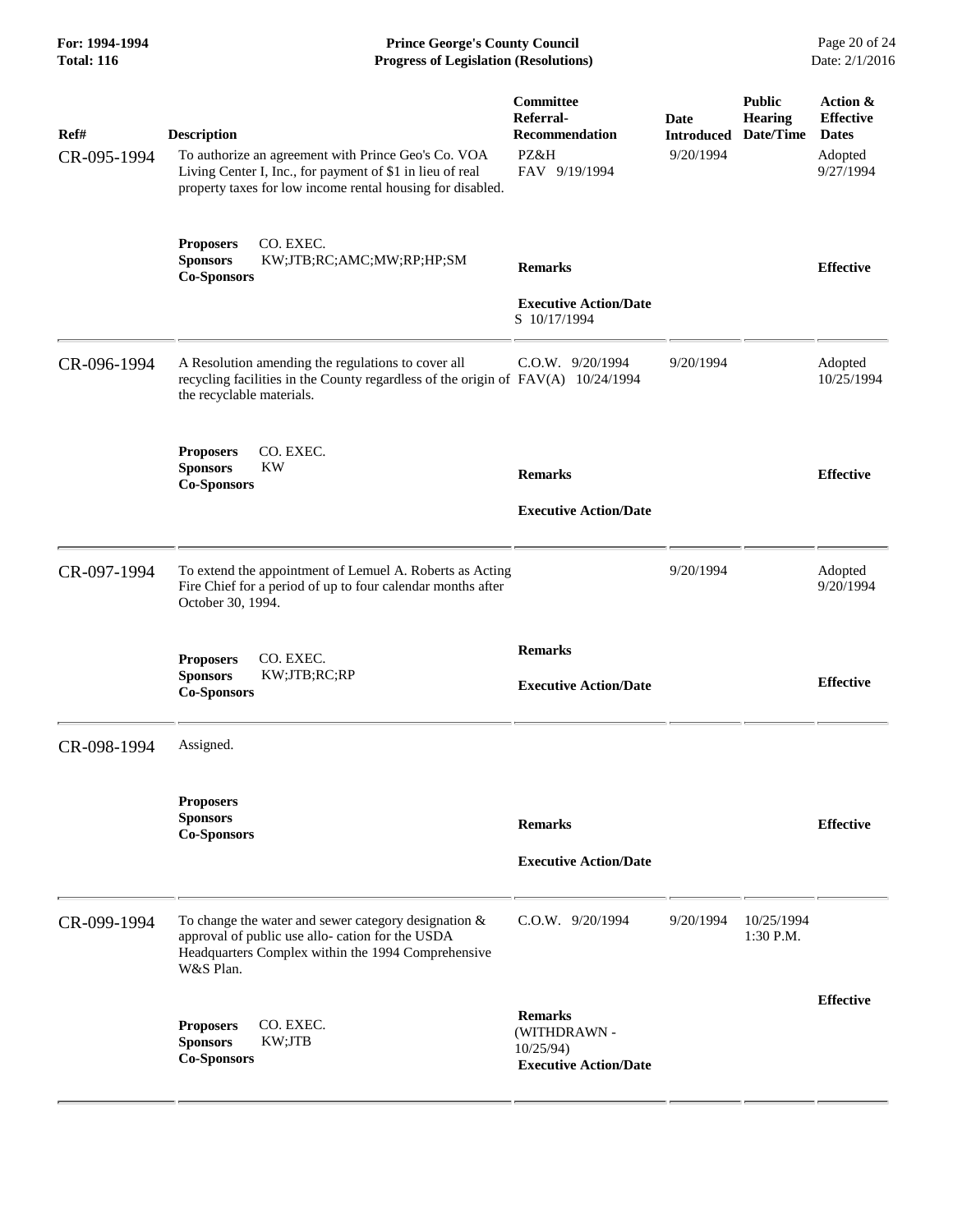| For: 1994-1994<br><b>Total: 116</b> | <b>Prince George's County Council</b><br>Date: 2/1/2016<br><b>Progress of Legislation (Resolutions)</b>                                                      |                                                                                       |                                               |                                              |                                                                       |
|-------------------------------------|--------------------------------------------------------------------------------------------------------------------------------------------------------------|---------------------------------------------------------------------------------------|-----------------------------------------------|----------------------------------------------|-----------------------------------------------------------------------|
| Ref#<br>CR-100-1994                 | <b>Description</b><br>Approval of Issuance of Refunding Bonds of the Housing<br>Authority for the Parker House Apartments Project.                           | Committee<br>Referral-<br><b>Recommendation</b><br>C.O.W. 9/27/1994<br>FAV 10/24/1994 | <b>Date</b><br><b>Introduced</b><br>9/27/1994 | <b>Public</b><br><b>Hearing</b><br>Date/Time | Action &<br><b>Effective</b><br><b>Dates</b><br>Adopted<br>10/25/1994 |
|                                     | CO. EXEC.<br><b>Proposers</b><br><b>Sponsors</b><br>KW;SD;HP;RP;SM<br><b>Co-Sponsors</b>                                                                     | <b>Remarks</b>                                                                        |                                               |                                              | <b>Effective</b>                                                      |
|                                     |                                                                                                                                                              | <b>Executive Action/Date</b>                                                          |                                               |                                              |                                                                       |
| CR-101-1994                         | Approval of Issuance of Bonds of the Housing Authority<br>for Kennebec Apartments Project.                                                                   | C.O.W. 9/27/1994<br>FAV 10/24/1994                                                    | 9/27/1994                                     |                                              | Adopted<br>10/25/1994                                                 |
|                                     | CO. EXEC.<br><b>Proposers</b><br>KW;HP;SM;RP<br><b>Sponsors</b><br><b>Co-Sponsors</b>                                                                        | <b>Remarks</b>                                                                        |                                               |                                              | <b>Effective</b>                                                      |
|                                     |                                                                                                                                                              | <b>Executive Action/Date</b>                                                          |                                               |                                              |                                                                       |
| CR-102-1994                         | Supplementary Appropriation of Federal and State grant<br>funds for FY94-95 in the amount of \$1,011,827 for<br>various County agencies.                     | C.0.W.<br>FAV(A) 9/26/1994                                                            | 9/27/1994                                     |                                              | Adopted<br>10/25/1994                                                 |
|                                     | CO. EXEC.<br><b>Proposers</b><br>KW;HP;SD;SM;RP<br><b>Sponsors</b><br><b>Co-Sponsors</b>                                                                     | <b>Remarks</b>                                                                        |                                               |                                              | <b>Effective</b>                                                      |
|                                     |                                                                                                                                                              | <b>Executive Action/Date</b>                                                          |                                               |                                              |                                                                       |
| CR-103-1994                         | A Resolution concerning Salary Plans to modify certain<br>procedures regarding implementation of desk audits<br>submitted or approved in FY 1994 or FY 1995. | C.O.W.<br>FAV 9/26/1994                                                               | 9/27/1994                                     |                                              | Adopted<br>10/25/1994                                                 |
|                                     | CO. EXEC.<br><b>Proposers</b><br><b>Sponsors</b><br><b>KW</b>                                                                                                |                                                                                       |                                               |                                              |                                                                       |
|                                     | <b>Co-Sponsors</b>                                                                                                                                           | <b>Remarks</b>                                                                        |                                               |                                              | <b>Effective</b>                                                      |
|                                     |                                                                                                                                                              | <b>Executive Action/Date</b>                                                          |                                               |                                              |                                                                       |
| CR-104-1994                         | Recycling and Disposal System Revenue Obligations -<br>Maryland Water Quality Financing Administration Loan<br>Agreement.                                    | C.O.W. 9/27/1994<br>FAV 10/24/1994                                                    | 9/27/1994                                     |                                              | Adopted<br>10/25/1994                                                 |
|                                     | CO. EXEC.<br><b>Proposers</b><br>KW;SD<br><b>Sponsors</b>                                                                                                    |                                                                                       |                                               |                                              |                                                                       |
|                                     | <b>Co-Sponsors</b>                                                                                                                                           | <b>Remarks</b><br><b>Executive Action/Date</b>                                        |                                               |                                              | <b>Effective</b><br>10/25/1994                                        |
|                                     |                                                                                                                                                              |                                                                                       |                                               |                                              |                                                                       |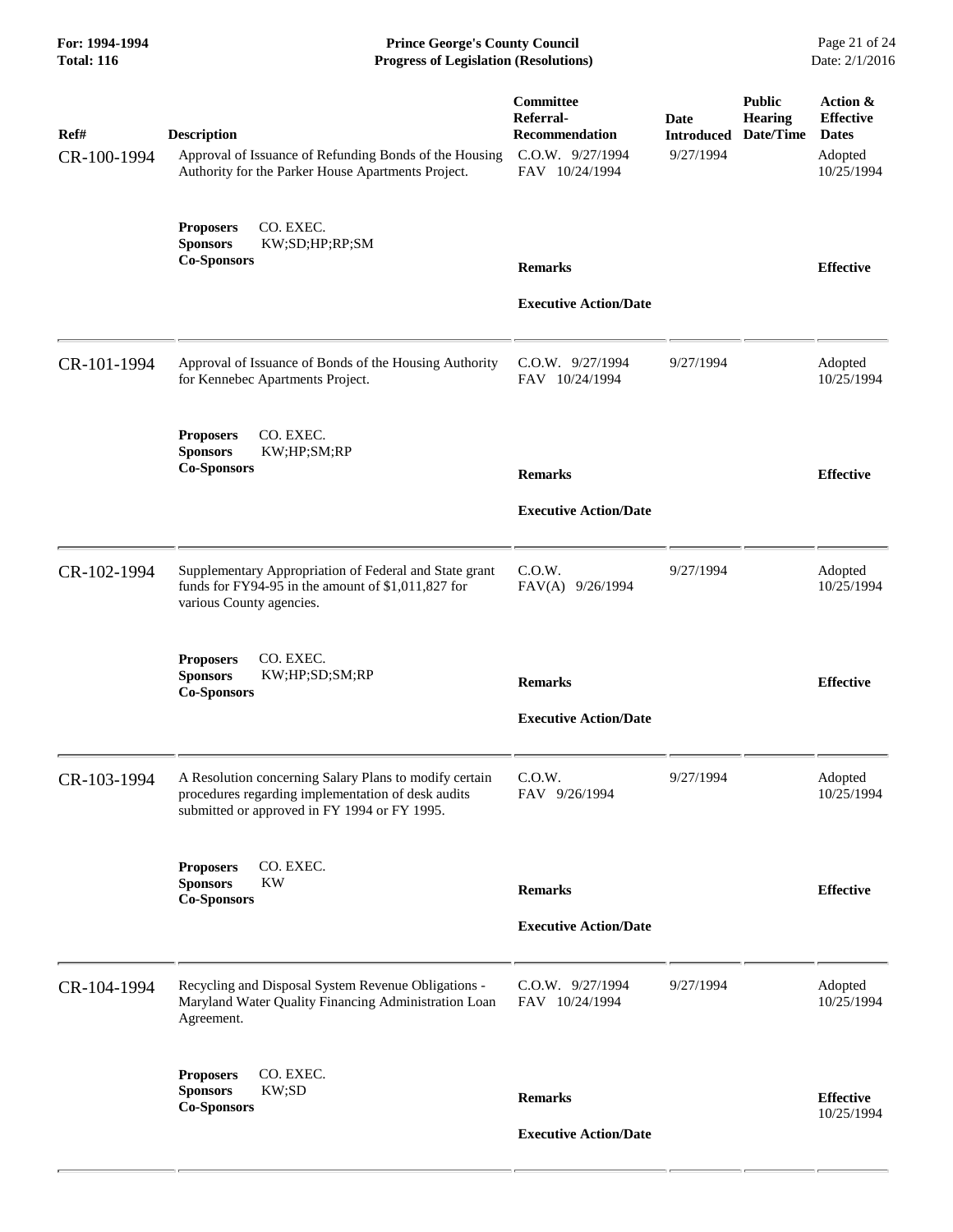**For: 1994-1994 Prince George's County Council** Page 22 of 24<br> **Progress of Legislation (Resolutions)** Date: 2/1/2016 **Total: 116 Progress of Legislation (Resolutions)** 

| Ref#<br>CR-105-1994 | <b>Description</b><br>A Resolution to establish a Solid Waste Commission to<br>review the County's solid waste system and recommend<br>cost and service improvements.                | Committee<br>Referral-<br><b>Recommendation</b><br>C.O.W. 9/27/1994<br>FAV 10/24/1994 | Date<br><b>Introduced</b><br>9/27/1994 | <b>Public</b><br><b>Hearing</b><br>Date/Time | Action &<br><b>Effective</b><br><b>Dates</b><br>Adopted<br>10/25/1994 |
|---------------------|--------------------------------------------------------------------------------------------------------------------------------------------------------------------------------------|---------------------------------------------------------------------------------------|----------------------------------------|----------------------------------------------|-----------------------------------------------------------------------|
|                     | <b>SD</b><br><b>Proposers</b><br>SD;JTB<br><b>Sponsors</b><br><b>Co-Sponsors</b>                                                                                                     | <b>Remarks</b><br><b>Executive Action/Date</b>                                        |                                        |                                              | <b>Effective</b>                                                      |
| CR-106-1994         | Approving the financing of acquisition and rehabilitation<br>costs for SASH, Inc., Wellington House project by the<br>Maryland Community.                                            | C.O.W.<br>FAV 10/24/1994                                                              | 10/25/1994                             |                                              | Adopted<br>10/25/1994                                                 |
|                     | CO. EXEC.<br><b>Proposers</b><br><b>Sponsors</b><br>KW;JTB<br><b>Co-Sponsors</b>                                                                                                     | <b>Remarks</b><br><b>Executive Action/Date</b>                                        |                                        |                                              | <b>Effective</b>                                                      |
| CR-107-1994         | To approve financing of rehabilitation costs for Housing<br>Initiative Partnership's Suitland Manor II Rental Housing<br>Project by Maryland Community Develpment Adm.               | C.0.W.<br>FAV 10/24/1994                                                              | 10/25/1994                             |                                              | Adopted<br>10/25/1994                                                 |
|                     | <b>Proposers</b><br>CO. EXEC.<br><b>Sponsors</b><br>KW;JTB;HP;SD;MW<br><b>Co-Sponsors</b>                                                                                            | <b>Remarks</b><br><b>Executive Action/Date</b>                                        |                                        |                                              | <b>Effective</b>                                                      |
| CR-108-1994         | Approval of Issuance of Refunding Bonds by the Housing C.O.W.<br>Authority for Northbridge Apartments Project (also known FAV 10/24/1994<br>as Riverview Terrace).                   |                                                                                       | 10/25/1994                             |                                              | Adopted<br>10/25/1994                                                 |
|                     | CO. EXEC.<br><b>Proposers</b><br><b>Sponsors</b><br>KW;JTB;AMC;MW;HP<br><b>Co-Sponsors</b>                                                                                           | <b>Remarks</b><br><b>Executive Action/Date</b>                                        |                                        |                                              | <b>Effective</b>                                                      |
| CR-109-1994         | To approve the financing of acquisition of a project by the C.O.W.<br>Community Development Admn. for financing of<br>Community Services of Maryland Alternative Living<br>Facility. | FAV 10/24/1994                                                                        | 10/25/1994                             |                                              | Adopted<br>10/25/1994                                                 |
|                     | CO. EXEC.<br><b>Proposers</b><br><b>Sponsors</b><br>KW;HP;JTB;RP<br><b>Co-Sponsors</b>                                                                                               | <b>Remarks</b><br><b>Executive Action/Date</b>                                        |                                        |                                              | <b>Effective</b>                                                      |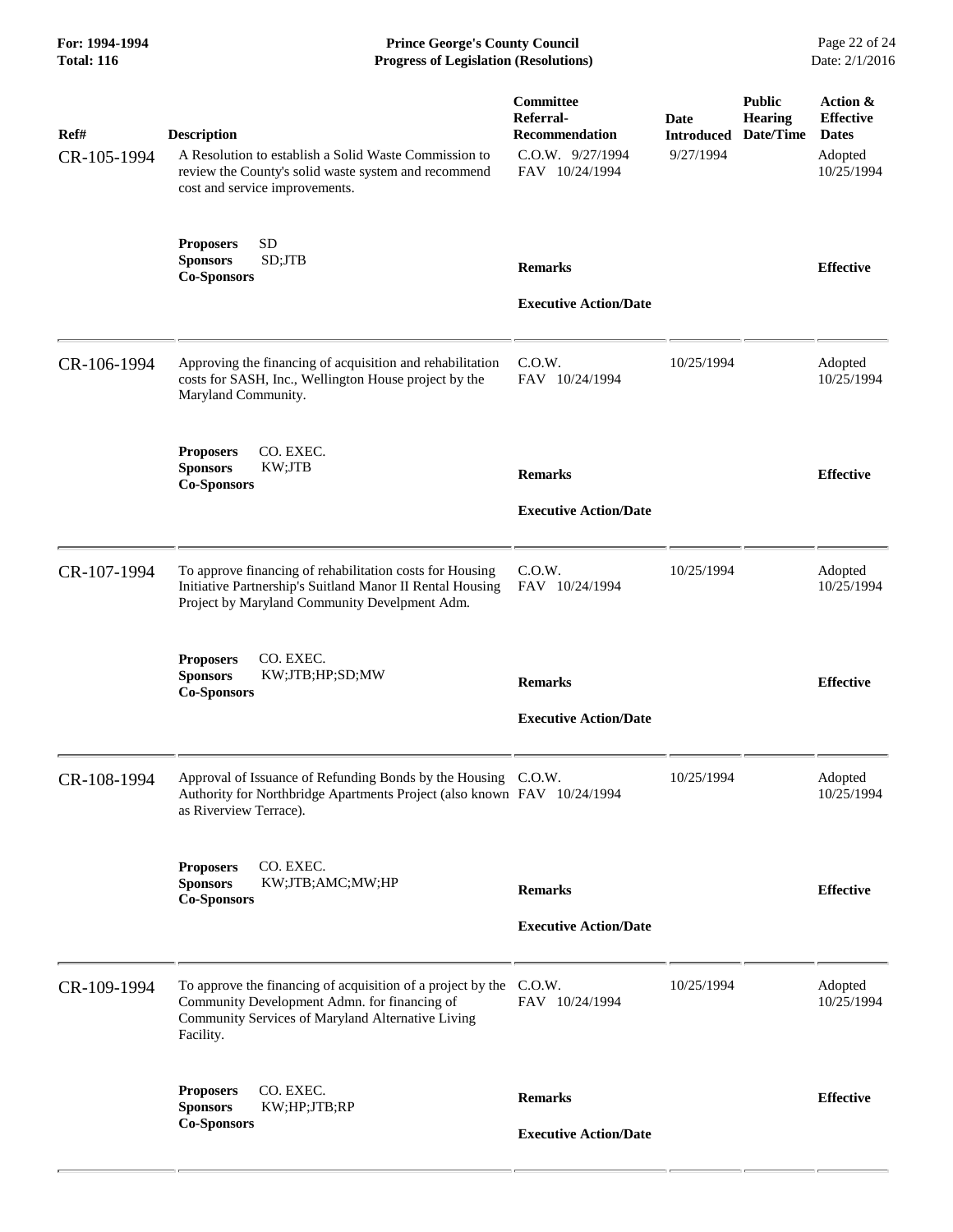| For: 1994-1994<br><b>Total: 116</b> | <b>Prince George's County Council</b><br>Date: 2/1/2016<br><b>Progress of Legislation (Resolutions)</b>                                                                                                      |                                                                                    |                                     |                                                                               |                                                            |
|-------------------------------------|--------------------------------------------------------------------------------------------------------------------------------------------------------------------------------------------------------------|------------------------------------------------------------------------------------|-------------------------------------|-------------------------------------------------------------------------------|------------------------------------------------------------|
| Ref#<br>CR-110-1994                 | <b>Description</b><br>A Resolution to amend the WSSC FY 1995-2000 Capital<br>Improvements Program for Prince George's County for<br>Water and Sewerage.                                                      | <b>Committee</b><br>Referral-<br><b>Recommendation</b><br>C.0.W.<br>FAV 10/24/1994 | Date<br><b>Introduced Date/Time</b> | <b>Public</b><br><b>Hearing</b><br>10/25/1994 10/25/1994 Adopted<br>1:30 P.M. | Action &<br><b>Effective</b><br><b>Dates</b><br>10/25/1994 |
|                                     | <b>WSSC</b><br><b>Proposers</b><br><b>Sponsors</b><br>KW<br><b>Co-Sponsors</b>                                                                                                                               | <b>Remarks</b><br><b>Executive Action/Date</b>                                     |                                     |                                                                               | <b>Effective</b>                                           |
| CR-111-1994                         | Approving Payment in Lieu of Taxes (PILOT) Agreement C.O.W.<br>between Volunteers of America, Chesapeake Inc., & Vols. HELD 10/24/1994<br>of America (owner) & the County for Eastern Ave. Apts.<br>project. |                                                                                    | 10/25/1994                          |                                                                               | Adopted<br>10/25/1994                                      |
|                                     | CO. EXEC.<br><b>Proposers</b><br><b>Sponsors</b><br>AMC;MW;KW<br><b>Co-Sponsors</b>                                                                                                                          | <b>Remarks</b><br><b>Executive Action/Date</b>                                     |                                     |                                                                               | <b>Effective</b>                                           |
| CR-112-1994                         | To establish spending control limits for the FY 1996 Water C.O.W.<br>& Sewer Operating and Capital Budget of the Washington FAV 10/24/1994<br>Suburban Sanitary Commission.                                  |                                                                                    | 10/25/1994                          |                                                                               | Adopted<br>10/25/1994                                      |
|                                     | KW<br><b>Proposers</b><br><b>Sponsors</b><br>KW<br><b>Co-Sponsors</b>                                                                                                                                        | <b>Remarks</b><br><b>Executive Action/Date</b>                                     |                                     |                                                                               | <b>Effective</b>                                           |
| CR-113-1994                         | Resolution to express support for the proposed conversion<br>of the former Leland Memorial Hospital to a<br>comprehensive care facility.                                                                     |                                                                                    | 10/25/1994                          |                                                                               | Adopted<br>10/25/1994                                      |
|                                     | KW<br><b>Proposers</b><br><b>Sponsors</b><br>KW;RC;SD;AMC;SM;HP;RP;MW;JTB<br><b>Co-Sponsors</b>                                                                                                              | <b>Remarks</b><br><b>Executive Action/Date</b>                                     |                                     |                                                                               | <b>Effective</b>                                           |
| CR-114-1994                         | Directing County Attorney to take appropri- ate legal<br>action to test compatibility of Chapter 577, 1993 Laws of<br>Md., with 1st and 14th Amendments to the U.S.<br>Constitution.                         |                                                                                    |                                     |                                                                               |                                                            |
|                                     | HP<br><b>Proposers</b><br><b>Sponsors</b><br>HP<br><b>Co-Sponsors</b>                                                                                                                                        | <b>Remarks</b><br>(WITHDRAWN)<br><b>Executive Action/Date</b>                      |                                     |                                                                               | <b>Effective</b>                                           |